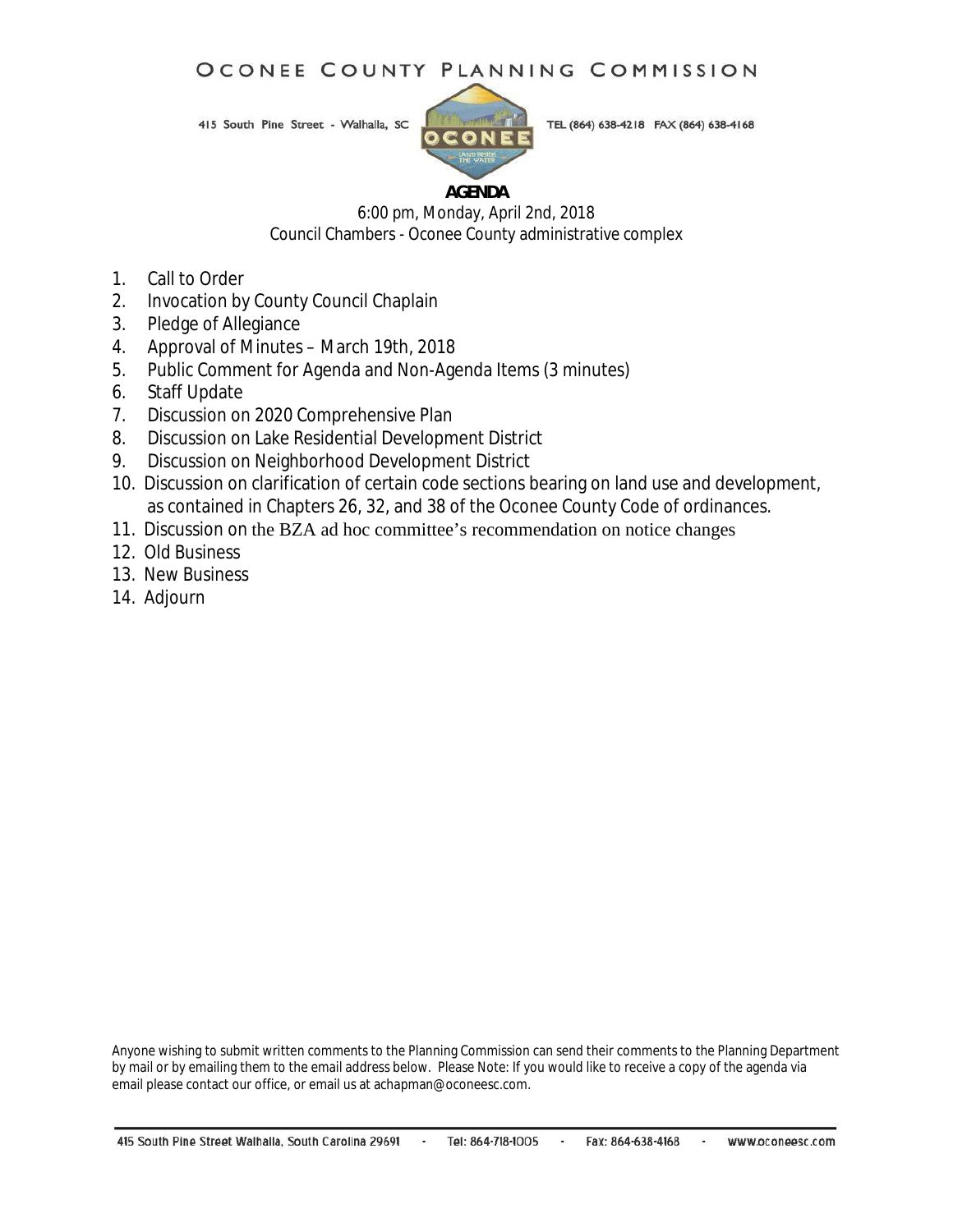## OCONEE COUNTY PLANNING COMMISSION

415 South Pine Street - Walhalla, SC



TEL (864) 638-4218 FAX (864) 638-4168

### **MINUTES**

6:00 PM, Monday, March 19, 2018 Oconee County Council Chambers Members Present Mr. Kisker District 1 Mr. Gramling District 2 Mr. Pearson District 4 Mrs. Lyles District 5 Mr. Johnson At-Large

### **Staff Present**

David Root, County Attorney Adam Chapman, Zoning Administrator Media Present: None

### **1. Call to Order**

Mr. Pearson called the meeting to order at 6:00 PM.

### **2. Invocation by County Council Chaplain**

Mr. Root gave the invocation.

- **3. Pledge of Allegiance**
- **4. Approval of Minutes** 
	- a. February 22, 2018 Mr. Kisker – Motion Mr. Johnson– Second The motion carried 5-0

### **5. Public Comment for Agenda and Non-Agenda Items**

Mr. Smith stated that the Comprehensive Plan document is too long and should be downsized to a more user-friendly document.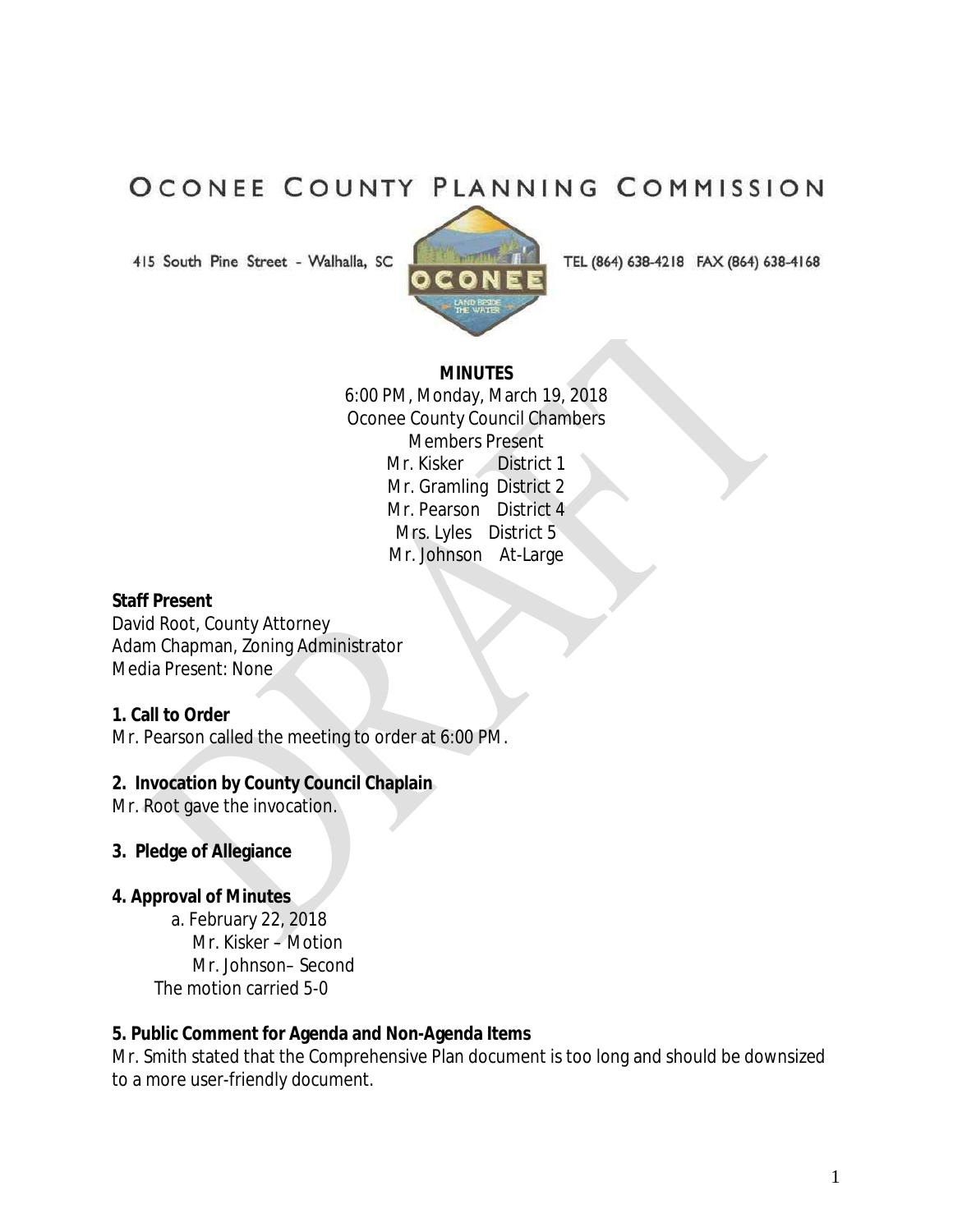### **6. Staff Updates**

Mr. Chapman stated that Mrs. McPhail relayed the information to the Agriculture Advisory Board about the Agriculture Element that is going to be implemented into the Comprehensive Plan and they are willing to help with establishing that element.

## **7. Discussion on 2020 Comprehensive Plan**

Staff asked the question to the Commission: *Who, a consultant or the County planning staff, is responsible for managing the 2020 Comprehensive Plan update process?* After an in-depth conversation a motion was made by Ms. Lyles, seconded by Mr. Johnson, and unanimously voted upon, that the Planning Commission will defer on answering the question by staff until after the County Council / Planning Commission workshop.

### **8. Discussion on clarification of certain code sections bearing on land use and development as contained in Chapters 26, 32, and 38 of the Oconee County Code of Ordinances.**

Mr. Chapman stated that he has brought three items for the Planning Commission to consider for amending.

**A.** The section for the Zoning Matrix, that puts the permitted, not permitted, conditional and special exception uses in tabular form, the table doesn't have a heading on it so you can't go to the Code of Ordinance and see "Zoning Matrix". This would allow a user to go straight to the Zoning Matrix inside of the Code of Ordinances. The new heading would be "38-10.16", Mr. Kisker made a motion to approve the change and Mr. Johnson seconded. The vote was unanimous 5-0.

**B.** Currently, the Planning Commission has the final approval on naming subdivisions which have not been done in the past. Staff recommended that the subdivision naming process should be linked with the road naming process and the developer should follow the guidelines that E-911 addressing has, for subdivision naming. Mr. Gramling made a motion to accept staff's recommendation and Mrs. Lyles seconded the motion. The vote was unanimous 5-0.

**C.** The sign code, while recently updated, has some organizational and clarity issues. Staff went through the proposed changes to the sign code line-by-line.

32-517: Currently the ordinance reads that the sheriff's office is responsible for enforcement, staff would like to add the County Building Official or their designee is responsible for the enforcement of the sign regulations.

32-518: Staff recommended reinforcing the grandfathering language however members of the Planning Commission were concerned the language went too far and recommended not including the language. Mrs. Lyles made a motion to delete the recommended language and Mr. Pearson seconded the motion. The vote was unanimous 5-0.

32-519: Mr. Chapman stated that currently a clear definition of a "Building-mounted sign" is not in the definitions. Staff presented Commission with a definition for Building Mounted sign. Mr. Gramling made a motion to approve and Mr. Johnson seconded the motion. The vote was unanimous 5-0.

32-521 : Mr. Chapman addressed the setback and height requirements in the code, in the fact that there is no clear language about signs and their setback or height requirements. Mr. Kisker stated that the underlying zoning district should be the setback requirements. Mr. Gramling made a motion to make the sign setbacks dependent n the underlying zoning district.Mr. Kisker seconded the motion. The vote was unanimous 5-0.

32-521 : Language addressing signs of less than 50 square feet was withdrawn from the options as it was an inappropriate place for that language.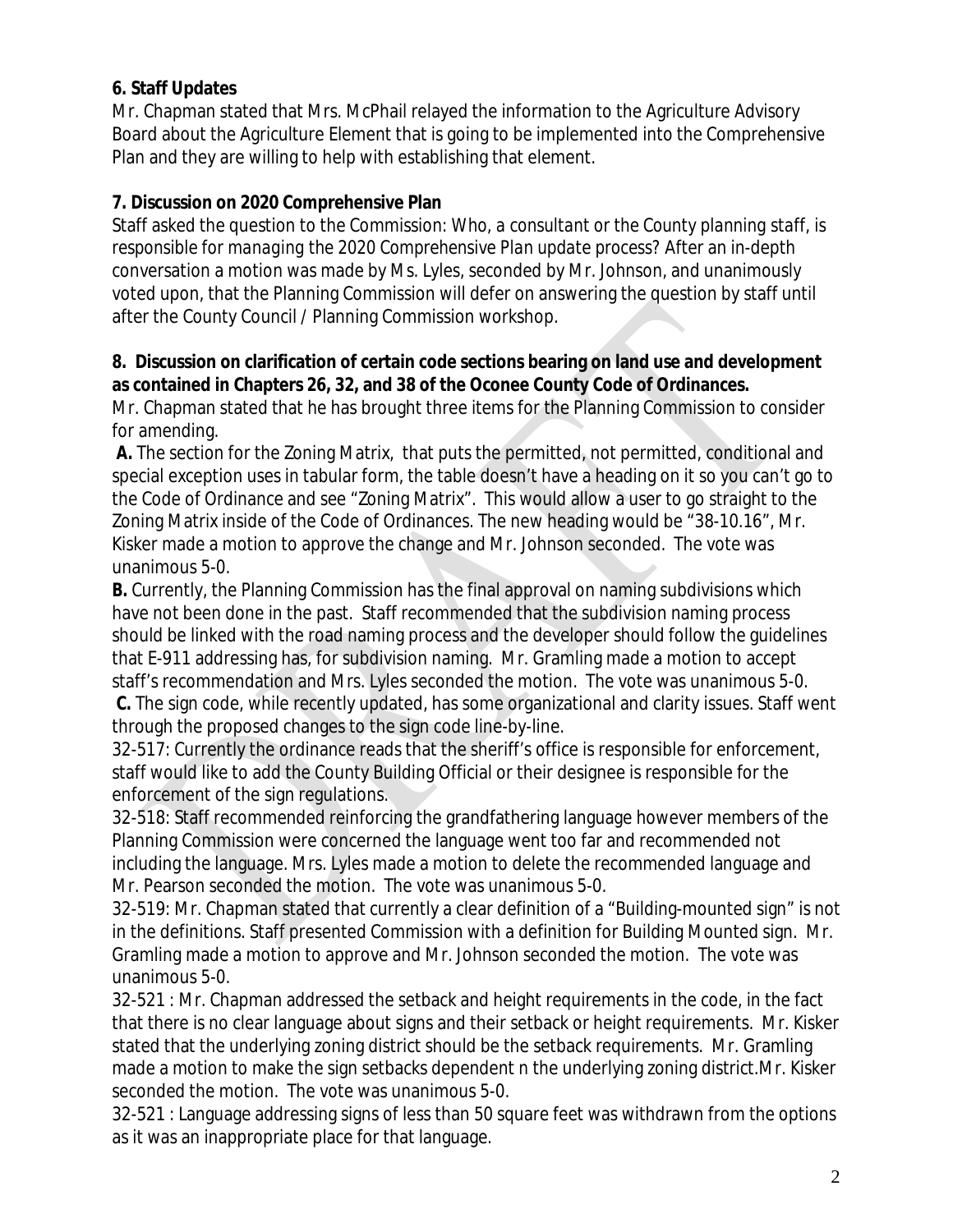32-521: Addressing height restrictions, a motion was made by Mr. Kisker to utilize the 65-foot height restrictions used in the underlying zoning districts Mr. Gramling seconded the motion. The vote was unanimous 5-0.

32-522 : Mr. Chapman stated that nothing has changed in the 32-522 Billboard sections just rearranged to put everything in one section. Mr. Kisker made a motion to approve staff's request and Mrs. Lyles seconded to motion. The vote was unanimous 5-0.

32-523: Mr. Chapman stated that clarification on the wording of , Mrs. Lyles made a motion for the code to state "All sign up to 75 square feet are allowed on two-lane roads anything under 50 square feet does not require a permit." Mr. Gramling seconded the motion. The vote was unanimous 5-0.

32-524: Mr. Chapman noted that the language regarding abandoned billboards and signs is already in the code, he had just given it a heading in the chapter. Mr.Kisker made a motion, Mr. Gramling seconded the motion. Unanimous vote 5-0.

32-525: Mr. Chapman stated that further explanation on if a permit is required for a "like-forlike" face replacement only. Mr. Kisker made a motion to approve the request and Mr. Pearson seconded the request. The vote was unanimous 5-0.

32-525: Mr. Chapman addressed wording for power to a sign. Mr. Pearson stated that Mr. Carroll needs to state the Building Code side of the regulations and should be brought back before the Commission.

32-526: Mr. Chapman stated that the Billboard and Sign submittal process isn't changing just rearranging it. Mr. Kisker made a motion to approve staff's request Mrs. Lyles seconded the request. The vote passed unanimous 5-0.

32-528: Mr. Chapman stated that in Section 32-528 changing the wording from land use to zoning and flood review as needed. Mr. Kisker made a motion to approve the request and was seconded by Mr. Pearson. The vote was unanimous 5-0. Mr.

32-529: Planning Commission asked Mr. Root to research the appropriate language for the penalties section in regards to placement of signs in the right-of-way language.

## **9. Discussion on Lake Residential Development District**

Mr. Chapman stated that staff was asked to provide a sliding scale for the Lake Residential District (LRD) the same way the Control Free District (CFD) for lot sizes. Mr. Kisker made a motion to table the request and Mrs. Lyles seconded the request. The vote was unanimous 5-0.

## **10. Old Business**

None

## **11. New Business**

Mr. Kisker stated that Mr. Fields passed away and asked to keep the family in your prayers.

## **12. Adjourn**

Mr. Kisker made a motion to adjourn. The vote was unanimous 5-0 7:50pm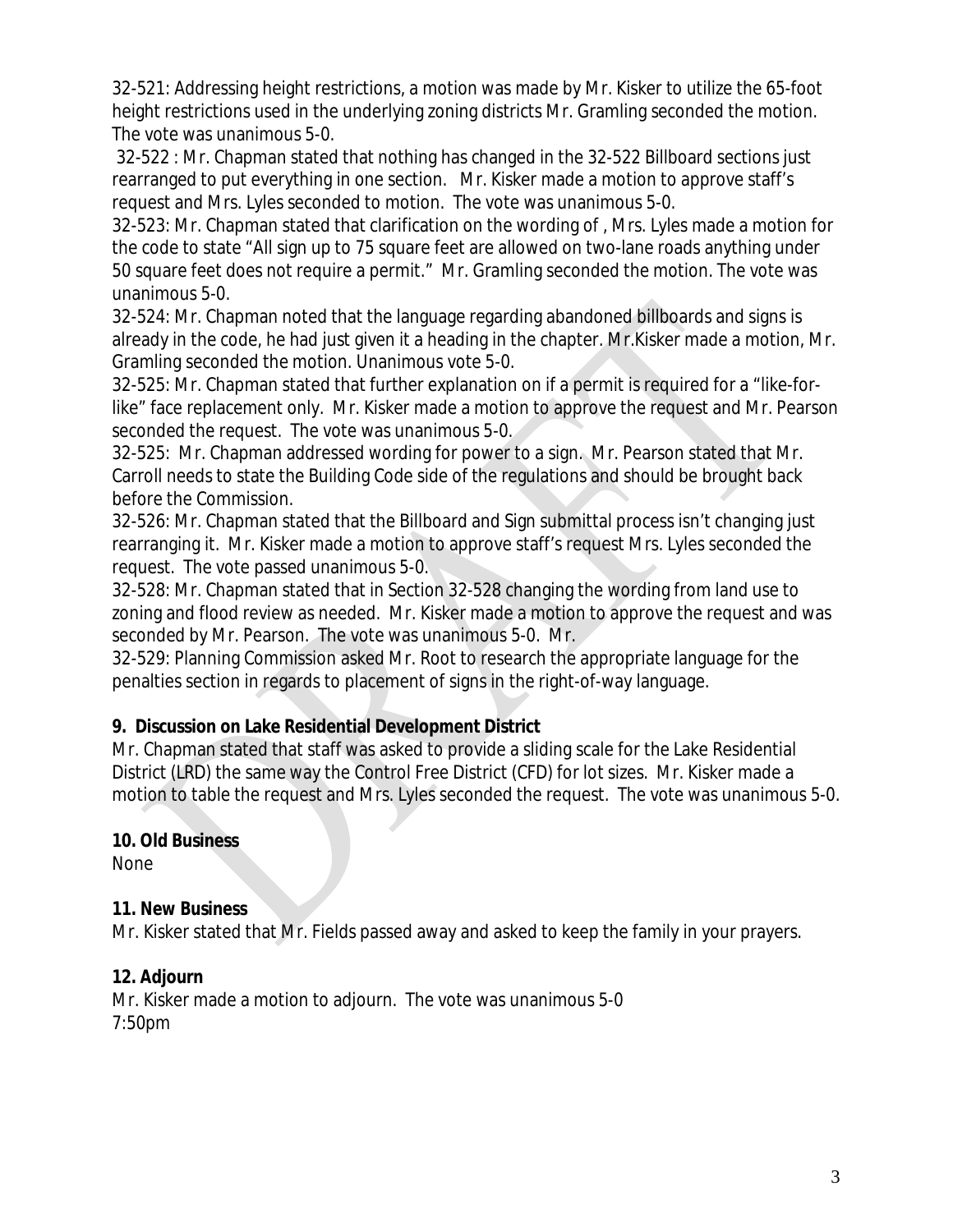OCONEE COUNTY PLANNING COMMISSION

415 South Pine Street - Walhalla, SC



TEL (864) 638-4218 FAX (864) 638-4168

Which entity, Alta Planning or Oconee County Staff, will be responsible for managing the 2020 Comprehensive Plan update?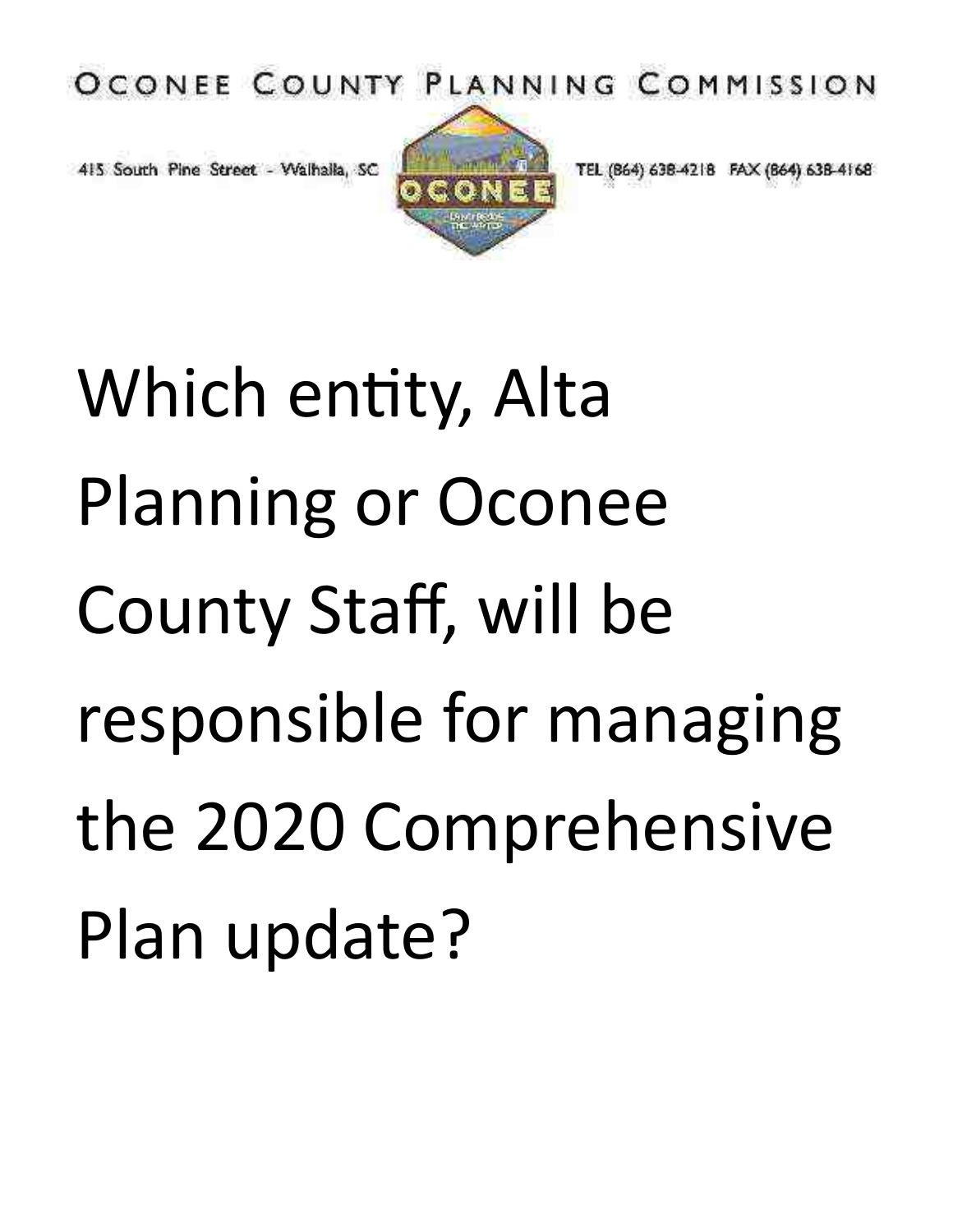Sec. 38-10.8. - Lake residential district (LRD).

*Title:* Lake residential district.

*Definition:* Those areas around the lakes where the primary land is single family residential with limited multi-family residential use.

*Intent:* This district is intended to provide for residential single family development around the lakes and for those related uses that are normally associated with lake residential communities. Those uses that may generate negative secondary effects impacting the quality of life shall be discouraged.

*Dimensional requirements:\**

|                               |                                                                                                                                                 |                                                      | Density and Lot Size                                |                                    | Minimum Yard<br>Requirements          |                                      |                                      | Max. Height                              |
|-------------------------------|-------------------------------------------------------------------------------------------------------------------------------------------------|------------------------------------------------------|-----------------------------------------------------|------------------------------------|---------------------------------------|--------------------------------------|--------------------------------------|------------------------------------------|
|                               | Min.<br>Lot Size                                                                                                                                | Lot size                                             | Max.<br>Density                                     | Min.<br>Width<br>(f <sup>t</sup> ) | Front<br>Setback<br>(f <sub>t</sub> ) | Side<br>Setback<br>(f <sub>t</sub> ) | Rear<br>Setback<br>(f <sub>t</sub> ) | Structure<br>Height<br>(f <sub>t</sub> ) |
| <b>Residential Uses</b>       | 1/ <sub>4</sub> acre<br>(10,890 sf)<br><b>Utilities</b><br>Available                                                                            | Greater<br>than or<br>equal to<br>$\frac{1}{2}$ acre | $\overline{4}$<br>dwellings<br>per acre             | 80                                 | 25                                    | 5                                    | 10                                   | 65                                       |
|                               | $1/4$ -less<br>1/ <sub>4</sub> acre<br>4<br>$(10,890 \text{ sf})$<br>than 1/2<br>dwellings<br><b>Utilities</b><br>acre<br>per acre<br>Available |                                                      | 80                                                  | 15                                 | 5                                     | 5                                    | 65                                   |                                          |
|                               | 1/ <sub>2</sub> acre<br>Utilities not<br>available                                                                                              | $\frac{1}{2}$ acre                                   | $\overline{2}$<br>dwellings<br>per acre             | 80                                 | 25                                    | 5                                    | 10                                   | 65                                       |
|                               |                                                                                                                                                 | Minimum Lot Size                                     |                                                     |                                    | Minimum Yard<br>Requirements          |                                      |                                      | Max. Height                              |
| Nonresidential<br><b>Uses</b> |                                                                                                                                                 |                                                      | Min. Lot Size                                       | Min.<br>Width<br>(f <sub>t</sub> ) | Front<br>Setback<br>(f <sub>t</sub> ) | Side<br>Setback<br>(f <sub>t</sub> ) | Rear<br>Setback<br>(f <sub>t</sub> ) | Structure<br>Height (ft.)                |
|                               |                                                                                                                                                 |                                                      | 1/ <sub>4</sub> acre<br>or 1/2 acre<br>depending on | 80                                 | 35                                    | 10                                   | 30                                   | 65                                       |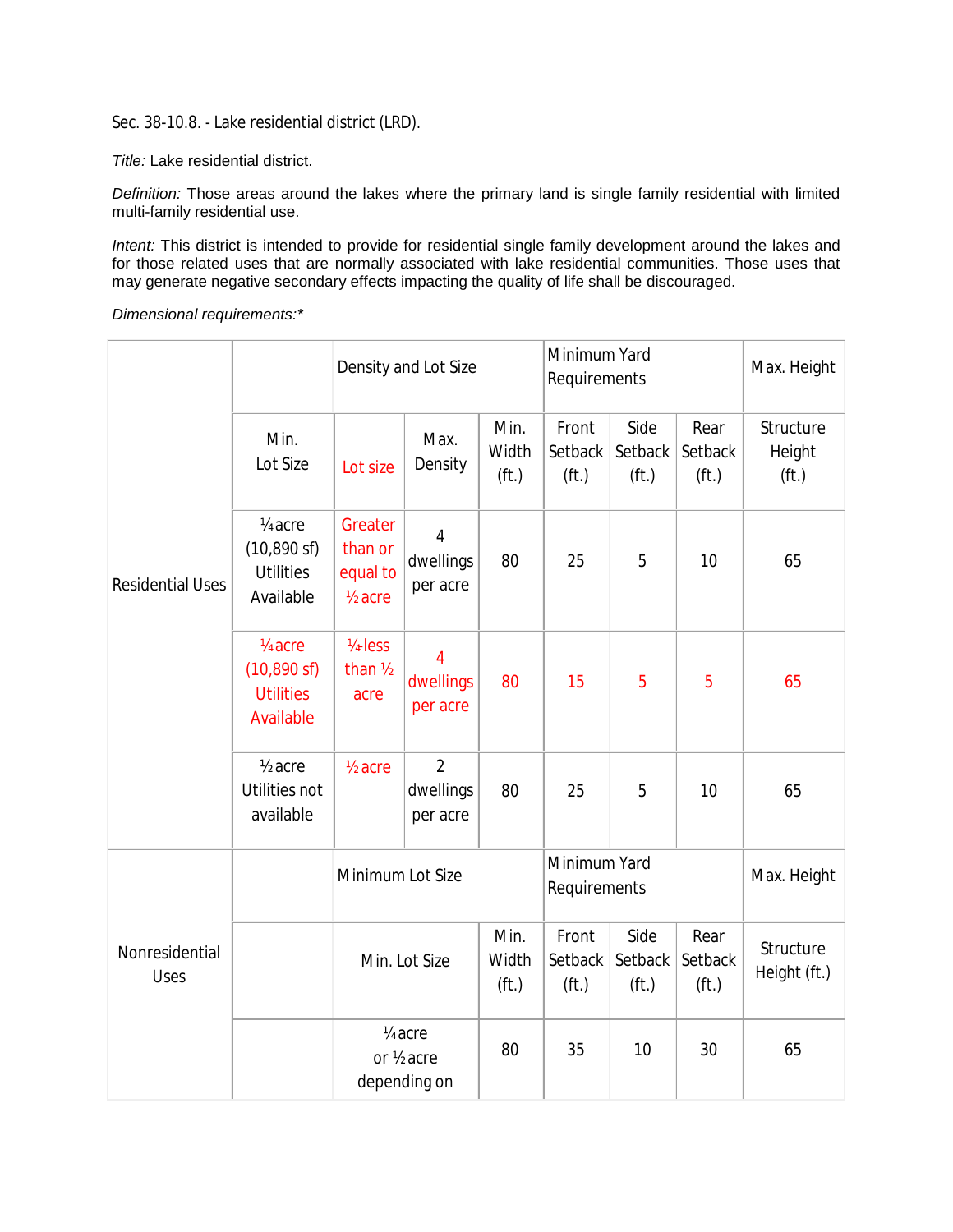|  | availability of |  |  |  |
|--|-----------------|--|--|--|
|  | utilities       |  |  |  |
|  |                 |  |  |  |

\*See Article 9 for general provisions and exceptions to dimensional requirements.

(Ord. No. 2012-14, § 1, 5-15-2012)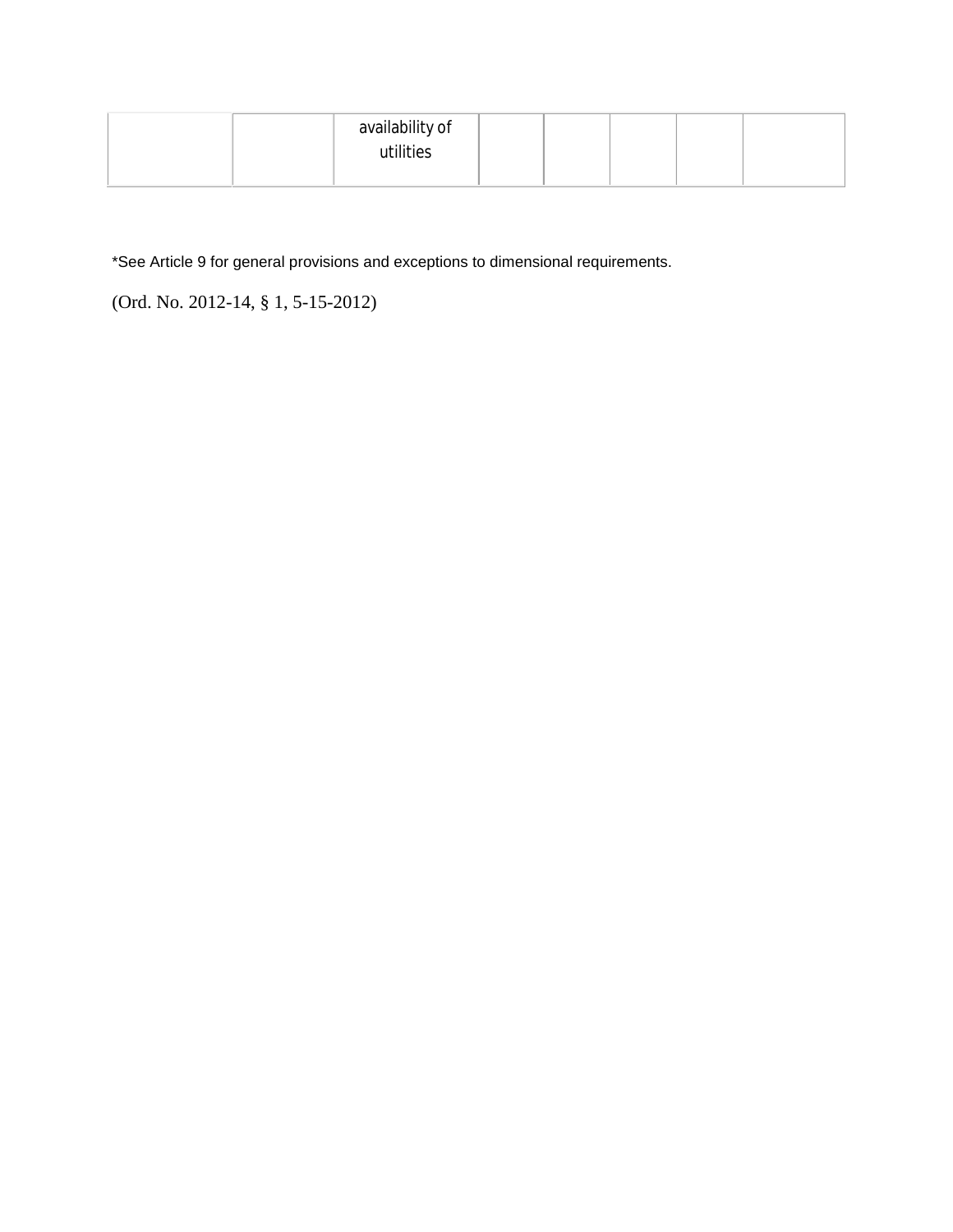# **Traditional Neighborhood Development**

**District**

## **Staff Recommendation 1:**

Rename from Traditional Neighborhood Development (TND) to Neighborhood Development (ND) . The TND moniker sows confusion when talking about residentialonly neighborhoods.

## **Staff Recommendation 2:**

Eliminate timely public process for developers by allowing staff to approve ND administratively. Strive to create a process that allows a developer to gain all necessary County approvals within 30 business days.

## **Staff Recommendation 3:**

Do not create a new zoning district for ND. Create performance standards that would allow a developer, meeting all applicable performance standards, to create their development as-of-right, without seeking approvals form Planning Commission or County Council.

## **Staff Recommendation 4:**

Nuts & Bolts:

1. Create an "Exemption" in Chapter 26, Roads & Bridges, that notes that road standards in the code are flexible if performance standards for Neighborhood Development, in Chapter 32-###, are met. Final approval of plans is contingent upon road plans being approved by Emergency Services and the County Engineer.

2. Create performance standards in Chapter 32 for Neighborhood Development that may be administratively approved.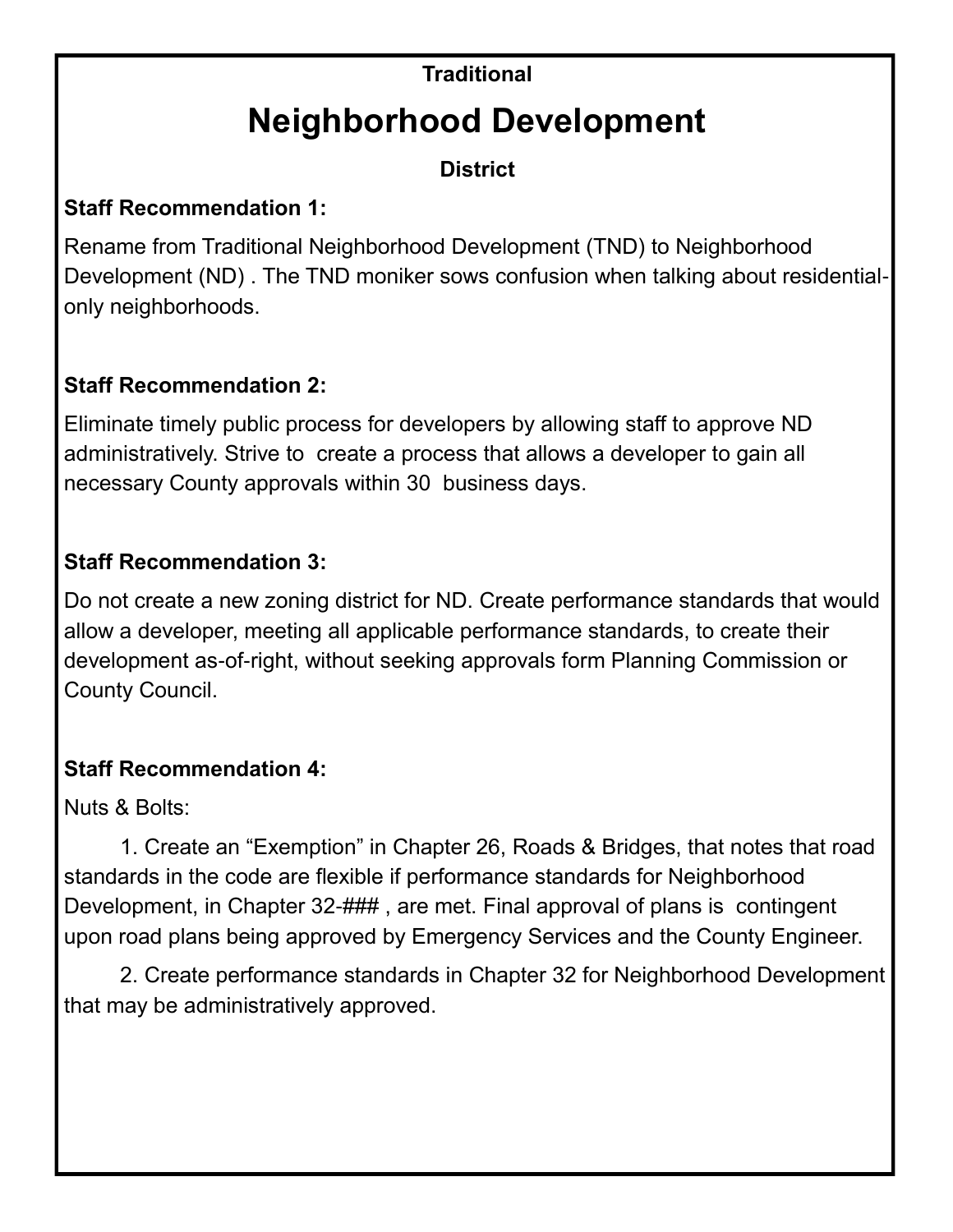Sec. 38-10.15. - Planned development district (PDD).

*Title:* Planned development district.

*Definition:* Those areas suitable for relatively intense mixed-use development that offers significant amounts of open space and designed amenities that enhance the surrounding scenic, natural, and cultural characteristics.

*Intent:* This district is intended to allow flexibility in development that will result in improved design, character, and quality of new mixed-use developments in order to preserve natural and scenic features of open spaces that might be negatively impacted by more restrictive zoning districts.

*Definitions:* For the purposes of this district, the following definitions shall apply.

- (1) *Impervious surface ratio (ISR)* —The ratio of impervious surface area to a development's total area (ISR = Area of Impervious Surface/Total Project Area).
- (2) *Open space* —Portions of a project not occupied by private lots, amenities, public road right-ofways, or other restricted or built-upon areas, that are generally accessible for passive recreational use by the development's residents, tenants, patrons and guests. Open space shall not include lawns, landscaping, and other areas considered accessory to a specific amenity or structure, but may include required buffer areas.

*Uses:*

*Permitted uses:* A listing of uses permitted within a particular planned development district shall be contained in a plan adopted as part of the regulations applying to that district only. Uses may be of similar residential or commercial character, or may consist of a mix of residential, commercial, or other appropriate uses. Uses shall be restricted to those listed in the adopted plan.

|                      | Project Area, Density and Open Space |                             |                                            | Minimum Yard Requirements and<br>Lot Size | Max. Height                           |
|----------------------|--------------------------------------|-----------------------------|--------------------------------------------|-------------------------------------------|---------------------------------------|
| Min. Project<br>Area | Max. Density                         | Min. Open Space             | Front, Side and<br>Rear<br><b>Setbacks</b> | Min. Lot Size                             | Structure Height<br>(f <sub>t</sub> ) |
| 5 acres              | Set in approved<br>plan              | 15% of Site<br>Project Area | Set in approved<br>plan                    | Set in approved<br>plan                   | 65                                    |

*Dimensional requirements:\**

\*See Article 9 for general provisions and exceptions to dimensional requirements.

*Additional requirements:*

(1) With the exception of the draft ordinance of amendments necessary to amend these zoning regulations to approve the planned development, all draft plans, agreements, or other materials related to the establishment of a planned development district shall be the responsibility of the developer.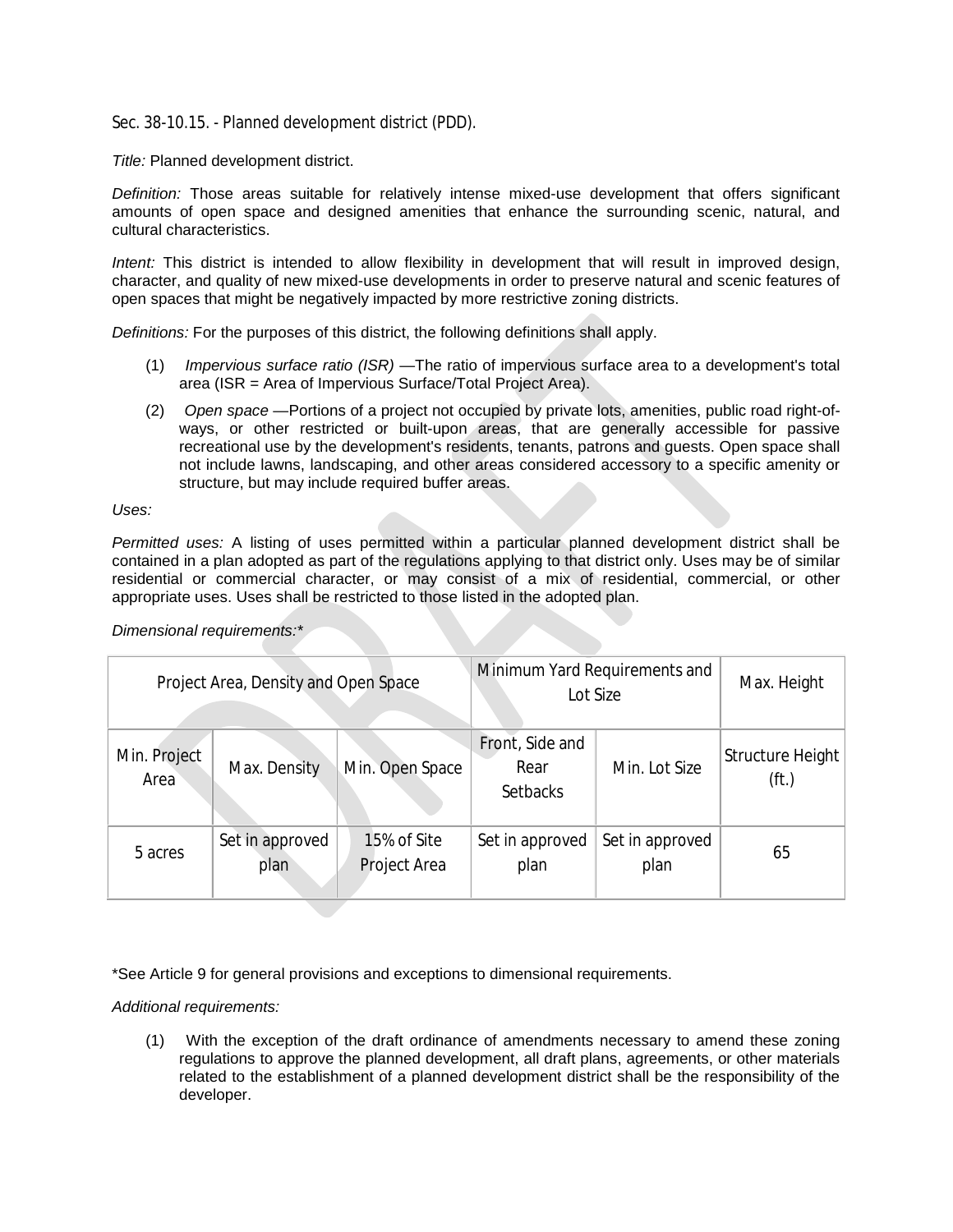- (2) All such plans shall be stamped and signed by an appropriate design professional licensed by the State of South Carolina.
- (3) Proposed planned developments shall meet standards established for non-residential parking, buffering/screening, and lighting established in Appendix A of Chapter 38 (Zoning) of the Oconee County Code of Ordinances, as amended.
- (4) All commercial signage in proposed planned developments shall be designed and located so as to avoid any negative impacts on neighboring uses both inside and outside the development. All road signage shall meet the standards established in the latest edition of the Manual of Uniform Traffic Control Devices.
- (5) All variations from adopted county regulations shall be specifically and clearly stated in the approved plan. Any regulation, standard or requirement not varied in an approved plan shall be strictly applied.
- (6) Proposed planned developments shall consist of a use mix of no less than five percent commercial, and 20 percent residential.
- (7) All historic and/or culturally significant structures and sensitive natural areas within the boundaries of the proposed planned development shall be identified on plans, and protected, preserved and maintained by methods endorsed by appropriate state and federal agencies. A maintenance plan for each such significant or sensitive feature shall be included as part of an approved planned development plan.
- (8) To the extent possible, all proposed planned developments shall be designed to provide for pedestrian and bicycle traffic, with 'bicycle lanes' included on roads designed to accommodate more than 400 average daily trips (ADT's). An all-weather trail or sidewalk designed to safely accommodate both pedestrian and bicycle traffic may be approved in lieu of this requirement.
- (9) Stormwater control measures shall be designed and maintained so as to adequately ensure post-construction runoff generated from planned development meets minimum requirements as defined by state regulations. Low impact development (LID) measures utilizing controls such as natural infiltration and vegetative conveyance systems, as well as stormwater wetlands, bioretention areas, and vegetative filter strips are encouraged to be utilized to the extent possible.

| Uses                                                                                                                                                    | <b>TRD</b>               | AD | ARD | CD |   | RRD PRLD RD LRD CCD HCD |   |   |   |   | ID | <b>MUD</b> |
|---------------------------------------------------------------------------------------------------------------------------------------------------------|--------------------------|----|-----|----|---|-------------------------|---|---|---|---|----|------------|
|                                                                                                                                                         | <b>Zoning Use Matrix</b> |    |     |    |   |                         |   |   |   |   |    |            |
| Agricultural production, crops, livestock,<br>and poultry                                                                                               | Ρ                        | P  | Χ   | P  | P | Χ                       | X | X | Χ | Χ | Χ  | Χ          |
| Agricultural production, crops, livestock,<br>and poultry (excluding commercial<br>chicken houses, commercial hog parlors,<br>and commercial feed lots) | P                        | P  | P   | P  | P | X                       | P | X | P | P | P  | Χ          |

### Sec. 38-10.16. - Zoning Use Matrix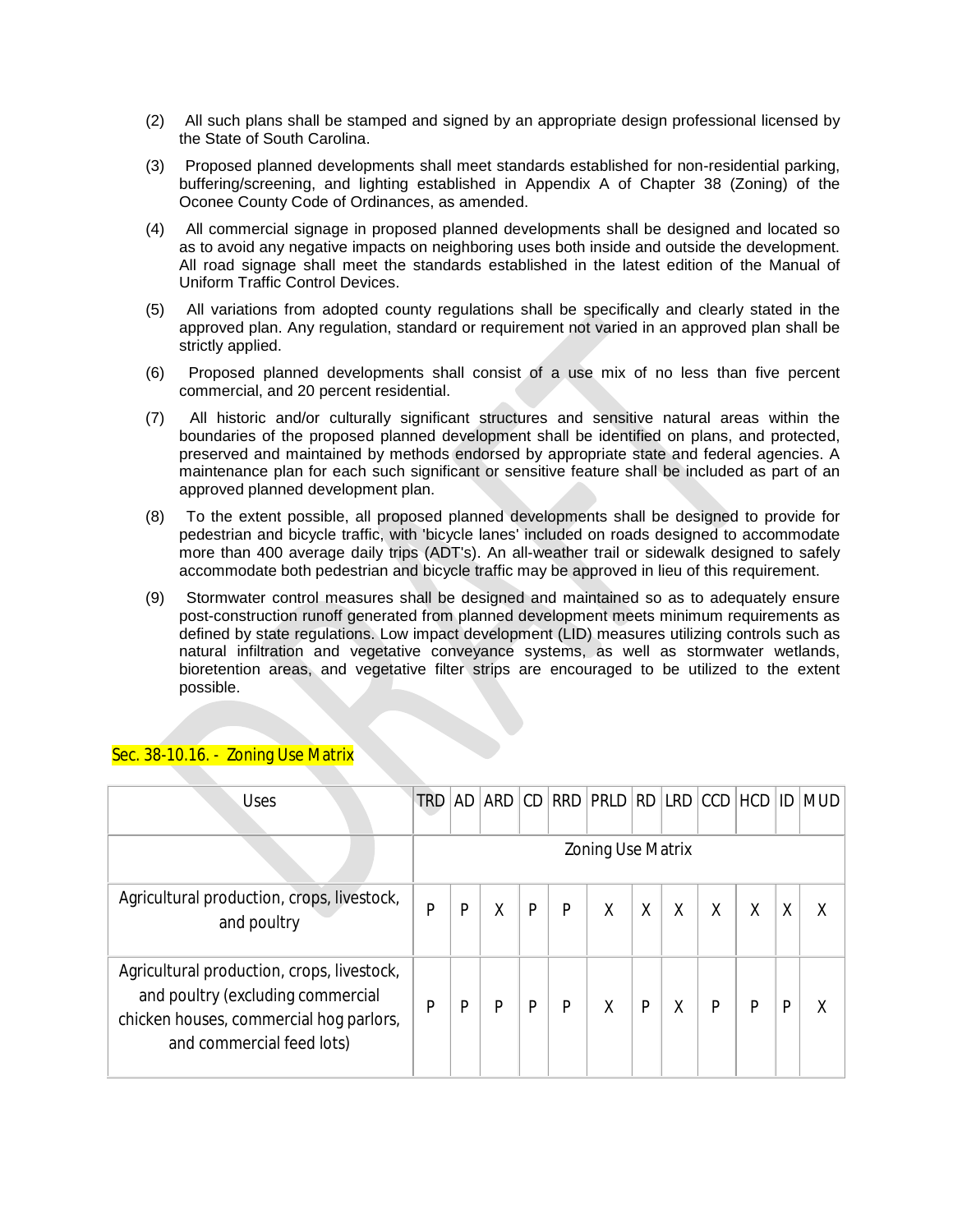| Agricultural support services-<br>veterinarians, kennels, feed/seeds, supply<br>stores, implements, etc. | P             | P              | P              | X            | $\mathsf{P}$   | X              | X             | X              | P             | P             | P            | X             |
|----------------------------------------------------------------------------------------------------------|---------------|----------------|----------------|--------------|----------------|----------------|---------------|----------------|---------------|---------------|--------------|---------------|
| Air strips                                                                                               | S             | $\mathsf{S}$   | χ              | χ            | $\mathsf{S}$   | X              | X             | X              | χ             | S             | S            | χ             |
| <b>Auction houses</b>                                                                                    | P             | P              | S              | Χ            | P              | X              | χ             | X              | $\mathcal{C}$ | $\mathcal{C}$ | χ            | $\mathcal{C}$ |
| Auditorium/Indoor Public Assembly                                                                        | P             | S              | χ              | X            | $\mathsf{X}$   | Χ              | χ             | X              | P             | $\mathsf{P}$  | $\sf X$      | Χ             |
| <b>Bed and Breakfast Inns</b>                                                                            | P             | $\mathcal{C}$  | P              | S            | $\mathsf{P}$   | $\sf X$        | S             | $\mathsf{S}$   | $\mathcal{C}$ | $\mathsf{P}$  | Χ            | Χ             |
| Building and Trade Contractors, including<br>materials and supply uses                                   | P             | P              | S              | X            | X              | $\chi$         | X             | X              | P             | $\mathsf{P}$  | P            | P             |
| Cemeteries and accessory uses                                                                            | P             | P              | $\mathsf{P}$   | P            | $\overline{P}$ | $\sf X$        | P             | $\overline{X}$ | C             | $\mathsf{P}$  | $\mathsf{P}$ | P             |
| Civic, fraternal, professional, and political<br>organizations                                           | P             | P              | P              | X            | $\mathsf{P}$   | X              | S             | χ              | P             | $\mathsf{P}$  | Χ            | $\mathsf{P}$  |
| Commercial Fishing, Hunting and Trapping                                                                 | P             | P              | $\mathsf{S}$   | $\mathsf{S}$ | $\mathsf S$    | $\overline{S}$ | χ             | χ              | X             | $\sf X$       | Χ            | Χ             |
| <b>Communications towers</b>                                                                             | S             | $\overline{S}$ | $\overline{S}$ | $\mathsf{S}$ | $\mathsf{S}$   | S              | χ             | χ              | S             | S             | $\mathsf{S}$ | $\mathsf S$   |
| <b>Conservation subdivisions</b>                                                                         | $\mathcal{C}$ | $\mathcal{C}$  | $\overline{C}$ | $\mathsf{S}$ | $\mathcal{C}$  | $\sf X$        | $\mathcal{C}$ | $\mathsf C$    | Χ             | $\mathsf C$   | χ            | $\mathcal{C}$ |
| Convenience stores (excluding motor<br>vehicle services)                                                 | P             | S              | S              | χ            | S              | $\sf X$        | X             | $\sf X$        | P             | $\mathsf{P}$  | P            | P             |
| Correctional facilities and half-way houses                                                              | χ             | X              | χ              | χ            | χ              | X              | χ             | X              | X             | χ             | $\mathsf S$  | χ             |
| Day Care Facilities (all ages)                                                                           | P             | ${\sf P}$      | $\mathsf{S}$   | χ            | S              | χ              | $\mathsf{S}$  | $\mathsf{S}$   | P             | P             | $\sf X$      | $\mathsf S$   |
| Distribution and other Warehouses                                                                        | $\mathsf{P}$  | P              | Χ              | χ            | χ              | χ              | χ             | X              | $\mathsf{S}$  | P             | $\mathsf{P}$ | S             |
| Educational buildings, and Research<br>Facilities (all types)                                            | $\mathsf S$   | $\mathsf S$    | χ              | $\mathsf S$  | $\mathsf S$    | ${\sf P}$      | $\mathsf S$   | χ              | P             | $\mathsf{P}$  | $\mathsf{P}$ | S             |
| <b>Emergency services</b>                                                                                | P             | $\mathsf{P}$   | ${\sf P}$      | χ            | $\mathsf{P}$   | $\sf X$        | $\mathsf{P}$  | P              | P             | $\mathsf{P}$  | $\mathsf{P}$ | $\mathsf{P}$  |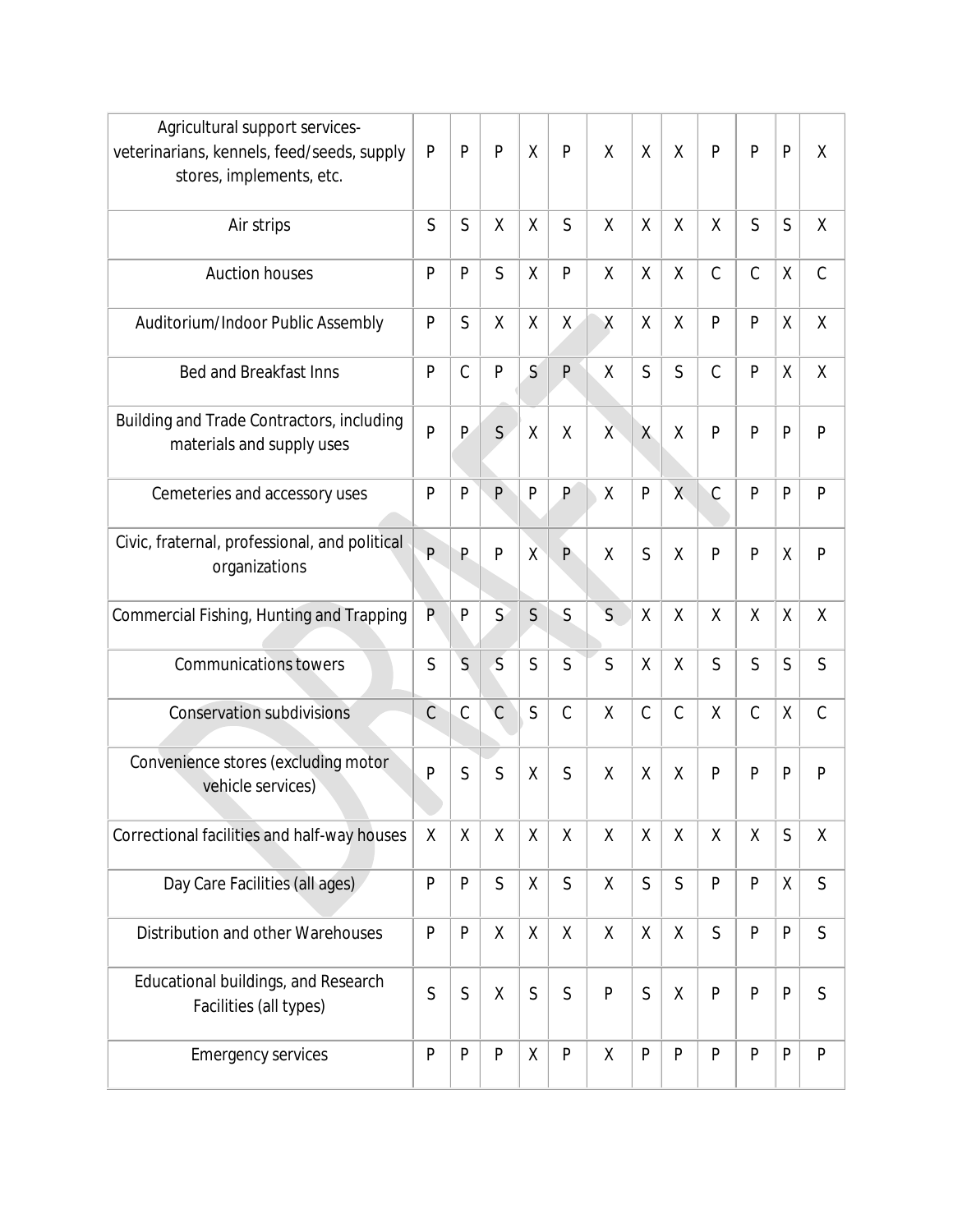| Farm and roadside markets                                                  | P                    | P             | P             | P            | P                  | P              | Χ             | χ              | P             | P             | Χ            | Χ             |
|----------------------------------------------------------------------------|----------------------|---------------|---------------|--------------|--------------------|----------------|---------------|----------------|---------------|---------------|--------------|---------------|
| <b>Financial Services</b>                                                  | P                    | $\mathsf{S}$  | χ             | $\mathsf{X}$ | χ                  | $\sf X$        | χ             | X              | P             | P             | $\sf X$      | P             |
| Forestry/Silviculture                                                      | P                    | P             | P             | P            | P                  | P              | P             | P              | P             | P             | P            | P             |
| Fuel supply services                                                       | Χ                    | P             | X             | X            | Χ                  | $\sf X$        | χ             | X              | S             | P             | P            | S             |
| <b>Funeral homes and services</b>                                          | X                    | $\mathsf{X}$  | χ             | χ            | $\mathsf{X}$       | Χ              | χ             | χ              | $\mathsf{P}$  | P             | $\sf X$      | P             |
| Golf courses, country clubs, driving ranges                                | $\mathsf S$          | $\sf X$       | $\mathsf{S}$  | X            | $\sf X$            | Χ              | P             | P              | X             | P             | $\sf X$      | $\sf X$       |
| Government buildings (excluding<br>correctional facilities)                | $\overline{P}$       | $\mathsf{S}$  | X             | $\mathsf{S}$ | $\overline{P}$     | $\overline{P}$ | P             | X              | P             | $\mathsf{P}$  | $\mathsf{P}$ | P             |
| <b>Group Homes</b>                                                         | S                    | $\mathsf{S}$  | $\mathsf{S}$  | χ            | $\mathsf{S}$       | S              | $\mathsf{S}$  | $\overline{X}$ | Χ             | $\sf X$       | Χ            | S             |
| Greenhouses, nurseries, and landscape<br>commerical services               | P                    | P             | P             | S            | $\mathsf{P}$       | X              | χ             | χ              | P             | $\mathsf{P}$  | P            | P             |
| Gun and Archery clubs and shooting<br>ranges                               | $\overrightarrow{S}$ | S             | $\chi$        | S            | $\overline{S}$     | $\chi$         | χ             | X              | X             | S             | X            | χ             |
| Health care services, service retail, and<br>emergency short term shelters | P                    | P             | $\mathsf{S}$  | Χ            | $\mathsf{P}$       | Χ              | χ             | χ              | P             | P             | Χ            | P             |
| Home occupations and businesses                                            | $\mathcal{C}$        | $\mathcal{C}$ | $\mathcal{C}$ | $\mathsf C$  | $\mathcal{C}$      | $\sf X$        | $\mathcal{C}$ | $\mathsf C$    | $\mathcal{C}$ | $\mathcal{C}$ | $\sf X$      | $\mathcal{C}$ |
| Hotels, Motels, and Inns                                                   | $\mathsf{S}$         | $\mathsf{S}$  | Χ             | $\mathsf X$  | $\mathsf X$        | $\sf X$        | $\mathsf X$   | $\mathsf X$    | P             | $\mathsf{P}$  | $\sf X$      | Χ             |
| <b>Laundry Mats</b>                                                        | ${\sf P}$            | P             | P             | $\mathsf{X}$ | $\mathsf{X}$       | $\mathsf{X}$   | $\mathsf{X}$  | $\mathsf{X}$   | P             | P             | $\mathsf{X}$ | $\mathsf{P}$  |
| Laundry and dry cleaning services                                          | ${\sf P}$            | X             | χ             | X            | χ                  | X              | X             | X              | ${\sf P}$     | ${\sf P}$     | $\sf X$      | S             |
| Light Manufacturing                                                        | $\mathsf{P}$         | $\mathsf{S}$  | $\mathsf{X}$  | $\mathsf{X}$ | $\mathsf{X}$       | $\mathsf{X}$   | $\mathsf X$   | $\sf X$        | $\mathsf{S}$  | $\mathsf{P}$  | $\mathsf{P}$ | $\mathsf{S}$  |
| Liquor stores and bars                                                     | Χ                    | $\sf X$       | $\mathsf{X}$  | $\mathsf{X}$ | $\mathsf{X}% _{0}$ | $\sf X$        | $\mathsf X$   | $\sf X$        | $\mathsf{S}$  | $\mathsf{S}$  | $\sf X$      | $\mathsf{S}$  |
| Lumber and saw mills (permanent)                                           | ${\sf P}$            | P             | χ             | χ            | Χ                  | Χ              | Χ             | Χ              | χ             | Χ             | $\sf P$      | $\mathsf{X}$  |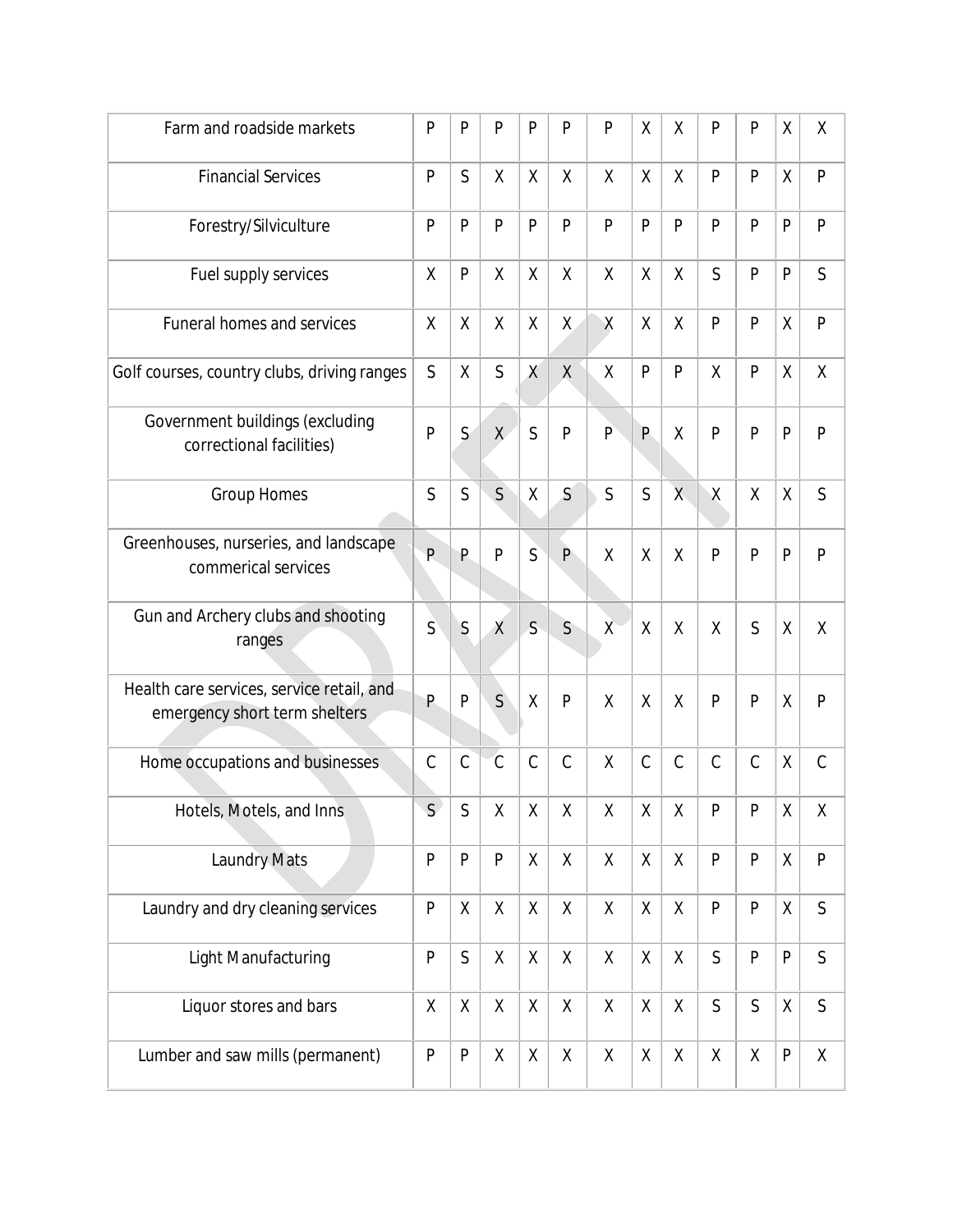| Lumber and saw mills (portable)                                                                      | $\mathsf{P}$   | P              | P            | P              | P            | P              | $\mathsf{P}$ | P            | P             | P            | P       | $\mathsf{P}$  |
|------------------------------------------------------------------------------------------------------|----------------|----------------|--------------|----------------|--------------|----------------|--------------|--------------|---------------|--------------|---------|---------------|
| Manufactured Home Dealer                                                                             | X              | $\sf X$        | $\sf X$      | χ              | $\sf X$      | $\sf X$        | χ            | X            | $\sf X$       | P            | P       | χ             |
| <b>Heavy Manufacturing</b>                                                                           | χ              | χ              | X            | Χ              | χ            | χ              | χ            | X            | Χ             | S            | P       | Χ             |
| <b>Marinas</b>                                                                                       | S              | $\mathsf{S}$   | $\mathsf{S}$ | X              | $\mathsf{S}$ | $\mathsf{S}$   | $\mathsf S$  | $\mathsf{S}$ | P             | P            | P       | X             |
| Mini storage or mini warehouses                                                                      | Χ              | $\sf X$        | $\sf X$      | Χ              | $\mathsf{X}$ | Χ              | χ            | $\sf X$      | $\mathsf{P}$  | P            | P       | $\sf X$       |
| Mining                                                                                               | S              | $\mathsf S$    | χ            | $\mathsf{X}$   | $\chi$       | Χ              | χ            | χ            | Χ             | Χ            | Χ       | Χ             |
| Mixed Use Buildings and parcels                                                                      | P              | $\mathsf{P}$   | $\mathsf{X}$ | Χ              | ${\sf P}$    | $\overline{X}$ | S            | χ            | P             | P            | Χ       | $\mathsf{P}$  |
| Motor vehicle parking and garages (as a<br>principal business use)                                   | $\sf X$        | $\overline{X}$ | X            | χ              | $\mathsf{X}$ | Χ              | χ            | $\sf X$      | P             | $\mathsf{P}$ | P       | Χ             |
| Motor vehicle sales and rental                                                                       | S              | χ              | Χ            | $\overline{X}$ | $\mathsf{X}$ | X              | Χ            | X            | P             | P            | P       | Χ             |
| Motor vehicle services and repair                                                                    | $\mathsf{P}$   | $\mathsf{P}$   | $\mathsf{P}$ | Χ              | $\mathsf X$  | X              | Χ            | X            | $\mathcal{C}$ | P            | P       | $\mathsf C$   |
| Motor vehicle services and gas stations<br>(excluding truck stops)                                   | $\overline{P}$ | $\overline{P}$ | X            | $\sf X$        | P            | ΙX             | χ            | Χ            | P             | $\mathsf{P}$ | P       | P             |
| Movie theater                                                                                        | P              | $\sf X$        | $\sf X$      | X              | $\sf X$      | $\sf X$        | X            | $\sf X$      | $\mathsf{S}$  | P            | $\sf X$ | χ             |
| Multi-family residential development<br>(structures containing 5 or more<br>residential units)       | $\mathsf{P}$   | χ              | S            | χ              | χ            | χ              | S            | S            | S             | P            | Χ       | S             |
| Multi-family residential development<br>(structures containing no more than 4<br>residential units). | $\mathsf{P}$   | χ              | S            | X              | X            | X              | P            | S            | S             | S            | Χ       | $\mathsf{P}$  |
| Museums, cultural centers, historical<br>sites, sightseeing, and similar institutions                | P              | P              | P            | $\mathsf{S}$   | $\mathsf{P}$ | P              | $\mathsf{P}$ | χ            | P             | P            | χ       | $\mathsf{P}$  |
| Office uses, general                                                                                 | $\mathsf{P}$   | χ              | X            | χ              | χ            | X              | $\mathsf{S}$ | X            | P             | P            | $\sf X$ | $\mathsf{P}$  |
| Outdoor Retail                                                                                       | $\mathsf{P}$   | ${\sf P}$      | ${\sf P}$    | χ              | ${\sf P}$    | Χ              | χ            | Χ            | $\mathsf{P}$  | $\mathsf{P}$ | $\sf X$ | $\mathcal{C}$ |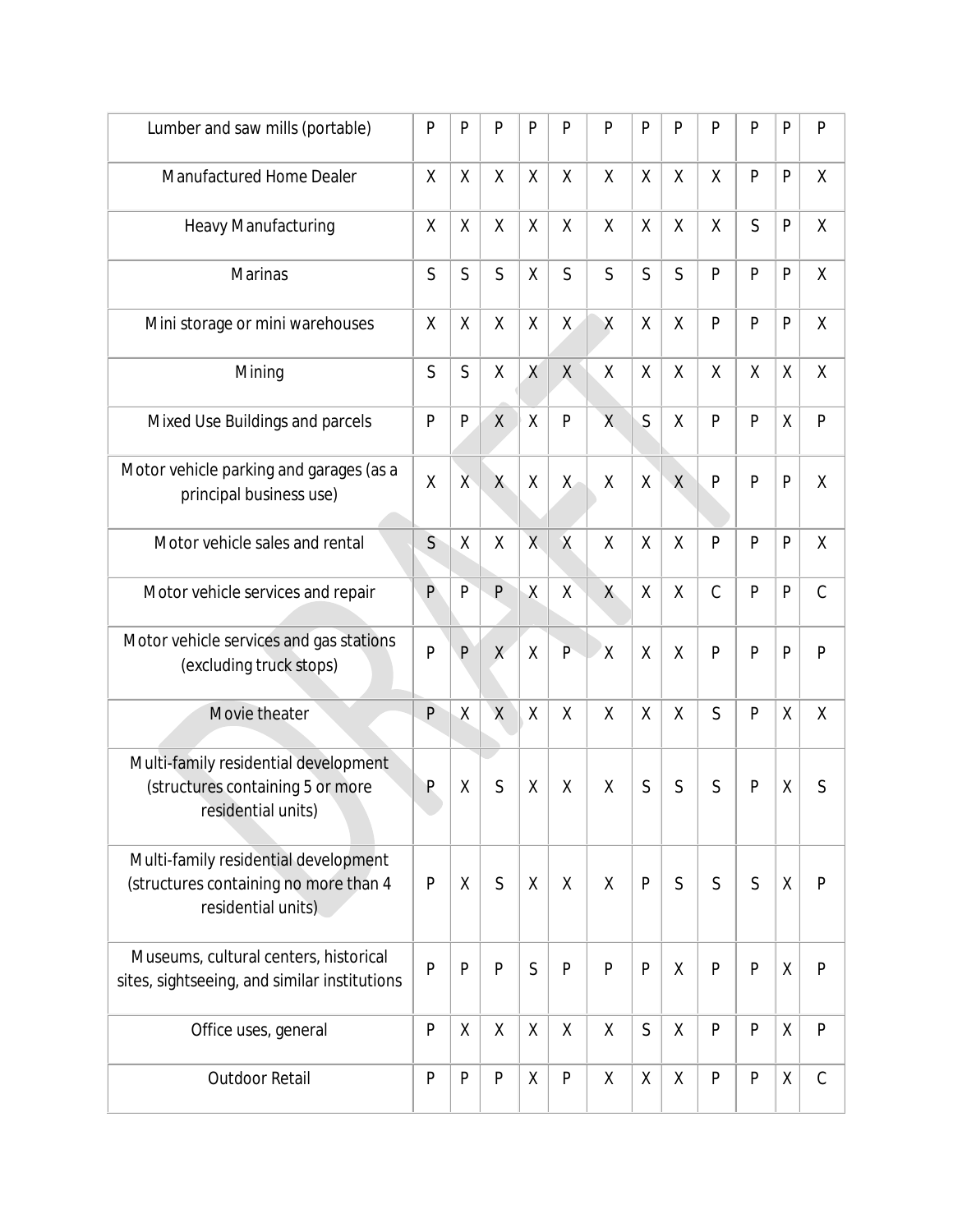| Places of worship                                                                     | P              | P              | P              | P              | P            | P            | $\mathsf{P}$ | P            | P            | P            | S               | $\mathsf{P}$ |
|---------------------------------------------------------------------------------------|----------------|----------------|----------------|----------------|--------------|--------------|--------------|--------------|--------------|--------------|-----------------|--------------|
| Public, Private, and Commercial parks and<br>recreation, camping or social facilities | $\overline{P}$ | P              | P              | S              | P            | P            | $\mathsf{P}$ | S            | P            | P            | χ               | χ            |
| Public and private utilities                                                          | P              | P              | P              | P              | P            | $\mathsf{P}$ | χ            | χ            | P            | P            | P               | P            |
| Railroad stations                                                                     | P              | χ              | X              | χ              | χ            | χ            | χ            | Χ            | P            | P            | P               | Χ            |
| Residential care facilities                                                           | S              | χ              | X              | χ              | $\mathsf{S}$ | $\mathsf{X}$ | S            | X            | P            | P            | χ               | S            |
| Restaurants (up to 2,500 square feet)                                                 | $\mathcal{C}$  | P              | S              | X              | $\mathsf C$  | X            | χ            | χ            | $\mathsf{P}$ | $\mathsf{P}$ | $\mathsf{S}$    | P            |
| Restaurants (greater than 2,500 square<br>feet)                                       | S              | $\mathsf{S}$   | $\mathsf{X}$   | χ              | $\mathsf{S}$ | χ            | X            | Χ            | P            | P            | S               | S            |
| Retail uses (up to 5,000 square feet)                                                 | P              | $\mathsf{S}$   | $\mathsf{S}$   | $\overline{X}$ | $\mathsf{P}$ | Χ            | χ            | Χ            | P            | P            | P               | P            |
| Retail uses (5,000-50,000 square feet)                                                | $\overline{S}$ | $\chi$         | $\sf X$        | Χ              | $\mathsf{S}$ | X            | X            | X            | X            | P            | P               | S            |
| Retail uses (greater than 50,000 square<br>feet)                                      | $\chi$         | $\sf X$        | $\chi$         | X              | $\chi$       | X            | χ            | X            | X            | $\mathsf{P}$ | S               | χ            |
| Roadside Stands                                                                       | P              | P              | $\overline{P}$ | P              | P            | $\sf X$      | P            | $\mathsf{P}$ | P            | P            | $\mathsf{P}$    | P            |
| Salvage yard, Junkyard, and Recycling<br>Operations                                   | S              | $\mathsf{S}$   | $\overline{X}$ | χ              | X            | X            | χ            | X            | X            | $\sf X$      | P               | χ            |
| Single-family detached residential                                                    | P.             | $\overline{P}$ | P              | P              | ${\sf P}$    | $\sf X$      | P            | P            | P            | P            | $\mathsf{\chi}$ | P            |
| Single-family subdivisions (10 units or<br>less)                                      | P              | $\mathsf{S}$   | P              | χ              | ${\sf P}$    | χ            | $\mathsf{P}$ | P            | $\mathsf{P}$ | Χ            | χ               | $\mathsf{P}$ |
| Single-family subdivisions (more than 10<br>units)                                    | S              | Χ              | X              | X              | X            | χ            | $\mathsf{P}$ | P            | S            | χ            | $\sf X$         | S            |
| Solid waste landfill and Waste<br>Management Services; (excluding<br>hazardous waste) | $\mathsf S$    | $\mathsf S$    | X              | X              | X            | X            | X            | X            | X            | $\sf X$      | S               | χ            |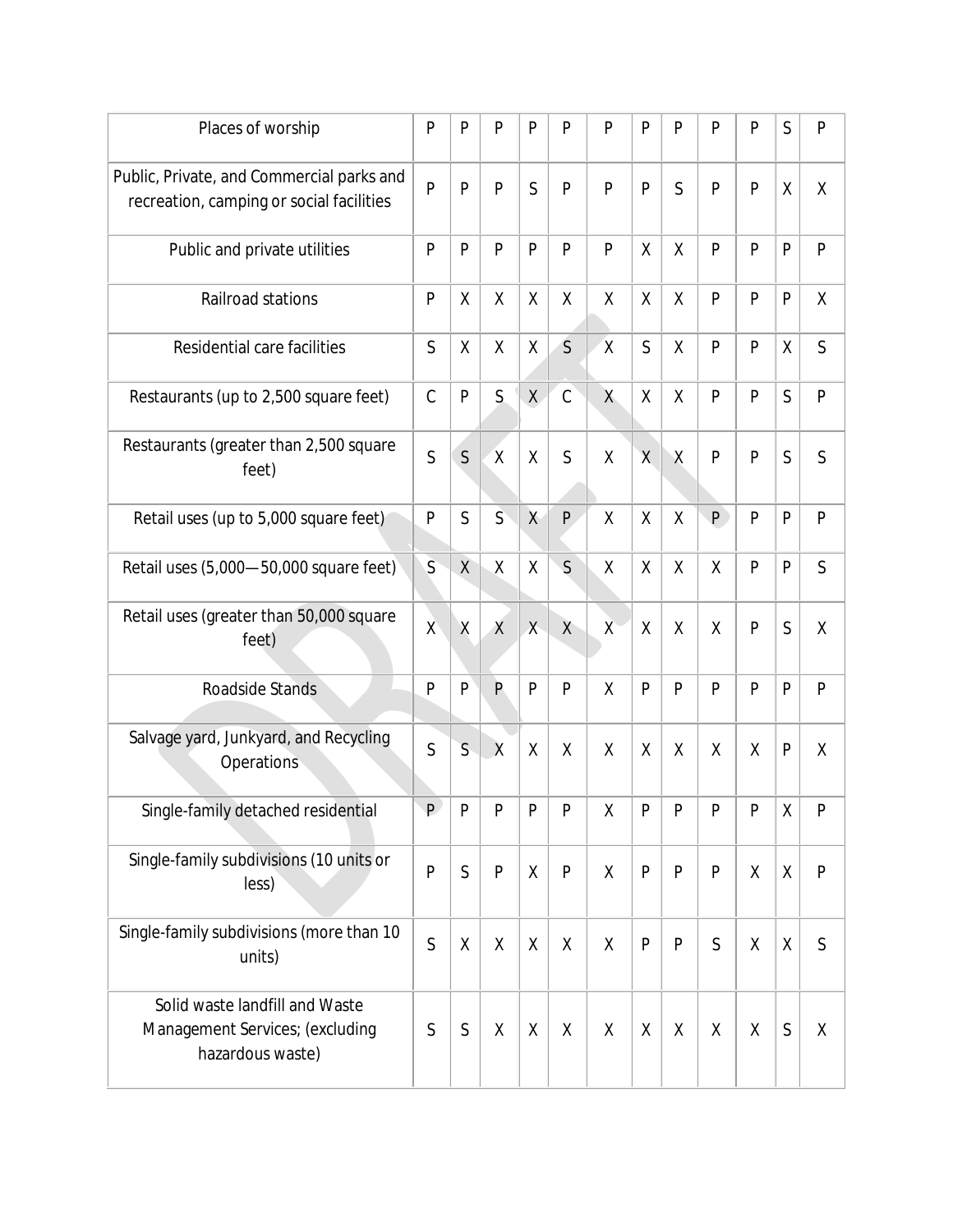| Taxidermy, slaughter houses and wild<br>game processing  |   |  |   |  |  |  |   |  |
|----------------------------------------------------------|---|--|---|--|--|--|---|--|
| Waste management services (excluding<br>hazardous waste) | ⌒ |  | v |  |  |  | D |  |

- X—Not permitted
- P—Permitted
- C—Conditional use permitted if conditions are met
- S—Special exception approved by Board of Zoning Appeals

(Ord. No. 2012-14, § 1, 5-15-2012)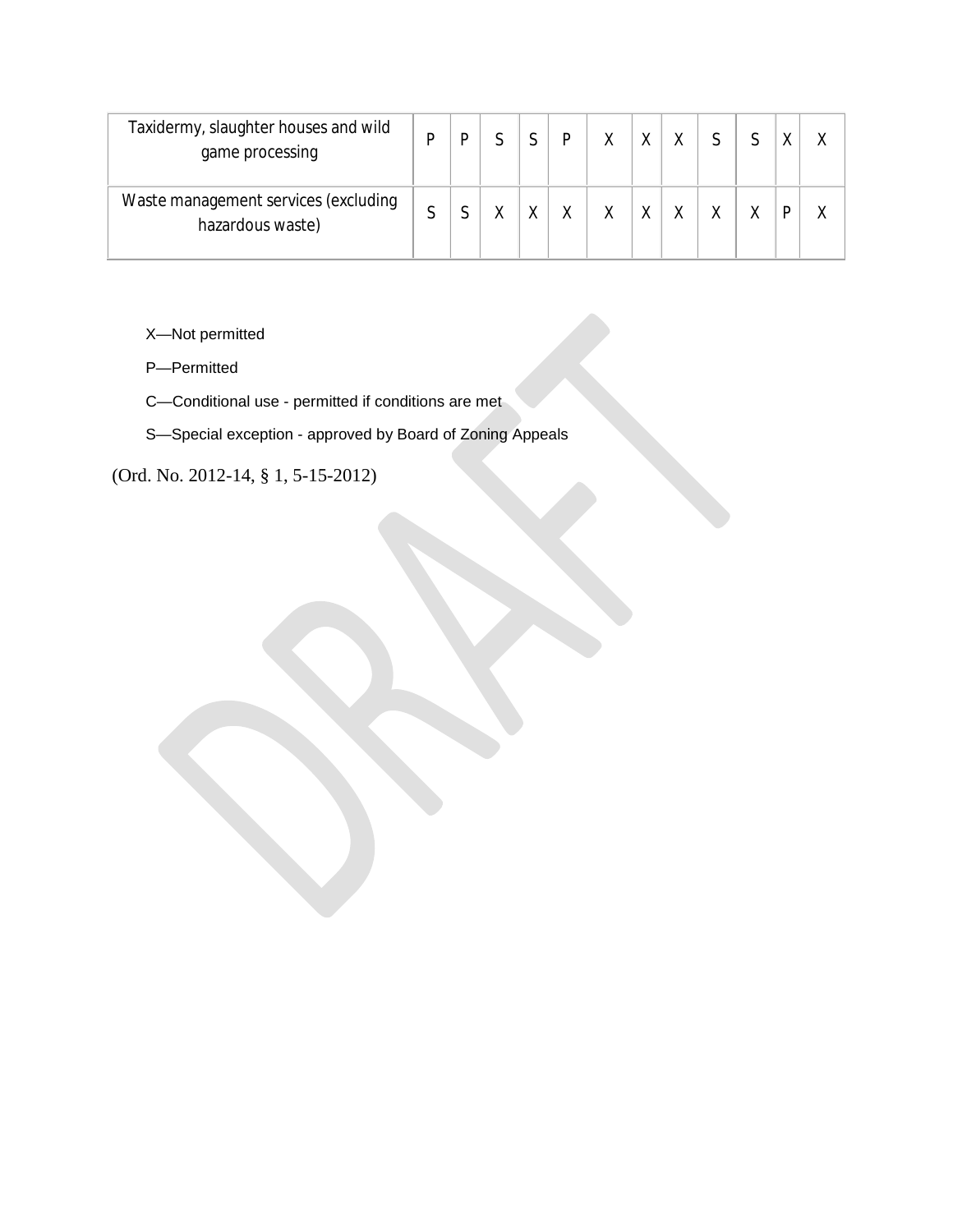#### Sec. 32-213. - Requirements and standards.

- (a) *Unapproved plat prohibition.* No plat of the subdivision of any land within the unincorporated areas of the county as now or hereafter established, and any incorporated municipality which contracts with the county for these regulations to be administered within such municipality, shall be filed with or recorded by the county Register of Deeds until such plat shall have been submitted to and approved by the county planning commission, planning director, or designee according to the procedures set forth in this article. No road or other way shall be accepted or maintained, nor shall any water line, sewerage, road lighting or similar improvements extended or connected, nor shall any permit be issued by any department of the county for any or other improvements in any subdivision established hereafter which has not been approved by the county planning department and met such requirements as prescribed by the county council.
- (b) *Survey standards.* Plats shall be prepared and survey data entered thereon in accordance with the most recent adopted version of the "Minimum Standards Manual of the Practice of Surveying in South Carolina" established by the South Carolina Board of Registration for Professional Engineers and Land Surveyors provided that all elevations information shall refer to Mean Sea Level Datum or other establish datum (a minimum of [Z] assumed elevation with two benchmarks). Accuracy of plats and attendant data shall be no less that that required in said manual for Class B Suburban Land Surveys.
- (c) *Subdivision name.*
	- 1. All subdivision names must be submitted to the Addressing Office. Names must be easy to read and pronounce. Proposed names may be rejected by the Addressing Office if in the opinion of Emergency Response officials, pronunciation may impair an efficient response.
	- 2. Subdivision names that may be confused as homonyms (having the same or similar pronunciation) of existing subdivision names shall not be approved.
	- 3. Names that are vulgar, ethnically offensive, or otherwise problematic shall not be approved.
	- 4. Subdivision names spelled in an unconventional, complex, or potentially confusing manner shall not be approved.
	- 5. A subdivision shall be designated by only one name.
	- 6. Special characters, including numbers, are not allowed.
	- 7. No duplicates of existing subdivision names are allowed.
- (d) *Utilities.* When utilizing a road right-of-way, all utility lines shall be buried at a depth of at least 36 inches. Such lines shall be located a minimum of two feet outside the portion of the road to be surfaced to prevent having to cut into the paved surface or reconstruct drainage structures to serve abutting properties. In order to prevent future road cuts, utility stub-outs shall be added to all utility lines extending beyond the roadway to each property line.
- (e) *Road signs.* Road name signs shall be installed at all intersections with a subdivision. All other signs shall be installed as required by and at the direction of the county engineer or his/her designee. All signage will be in accordance with the Manual of Uniform Traffic Control. The developer shall be responsible for all costs of road signage for private drives, private roads, and proposed county roads (at a cost determined by resolution of county council from time to time) prior to acceptance of road by the county. Any person who shall willfully or maliciously damage, deface, remove or otherwise tamper with a sign erected by a subdivider or the county designating the name of any county road shall be guilty of a misdemeanor. In addition thereto, such person shall be liable to the county for the cost incurred by the county as a result of said criminal acts.
- (f) *Family transfers.* When no consideration, other than a nominal monetary amount and love and affection, is paid to the grantor of subdivisions resulting from family transfers as defined by this section of this article, the following shall apply: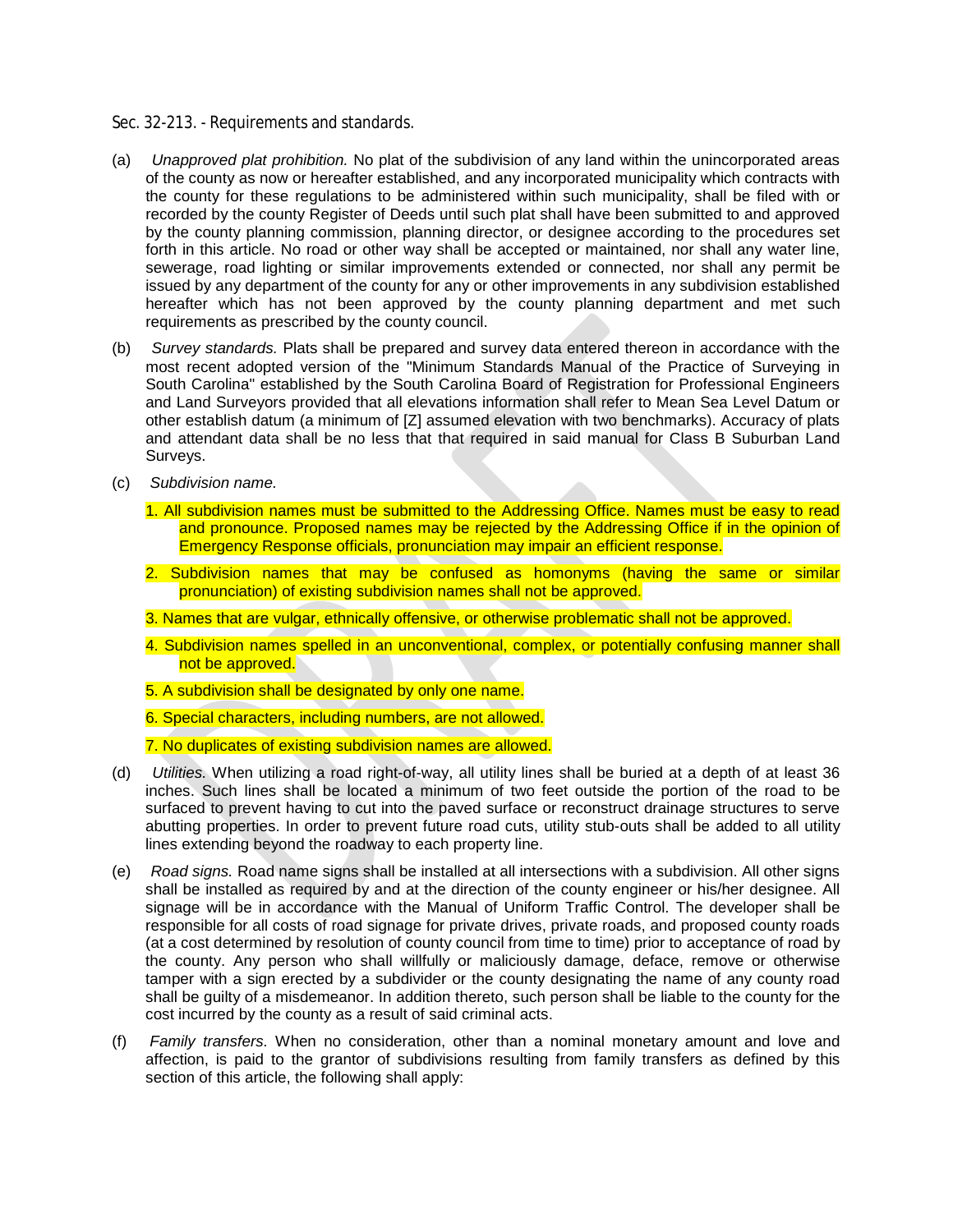- (1) Subdivision of parcels that results from the conveyance of parcels deeded by parents to children, children to parent, sibling to sibling, grandparents to grandchildren or grandchild to grandparent, and does not involve the construction or extension of any road, bridge, or drainage structure to provide access to interior lots, and does not involve the creation of any new drainage easement, shall be received as information only and approved administratively by the planning director.
- (g) *Minor subdivision.* (Reserved).
- (h) *Compliance with road standards.* Road plans and supporting documentation needed to comply with all adopted the county road standards shall be included with the submission of subdivision plans. Approval of the subdivision shall not be granted unless all applicable road standards are met.

(Ord. No. 2008-20, Art. 3(3.1[a.], 3.1[b.], 3.2—3.7), 12-16-2008)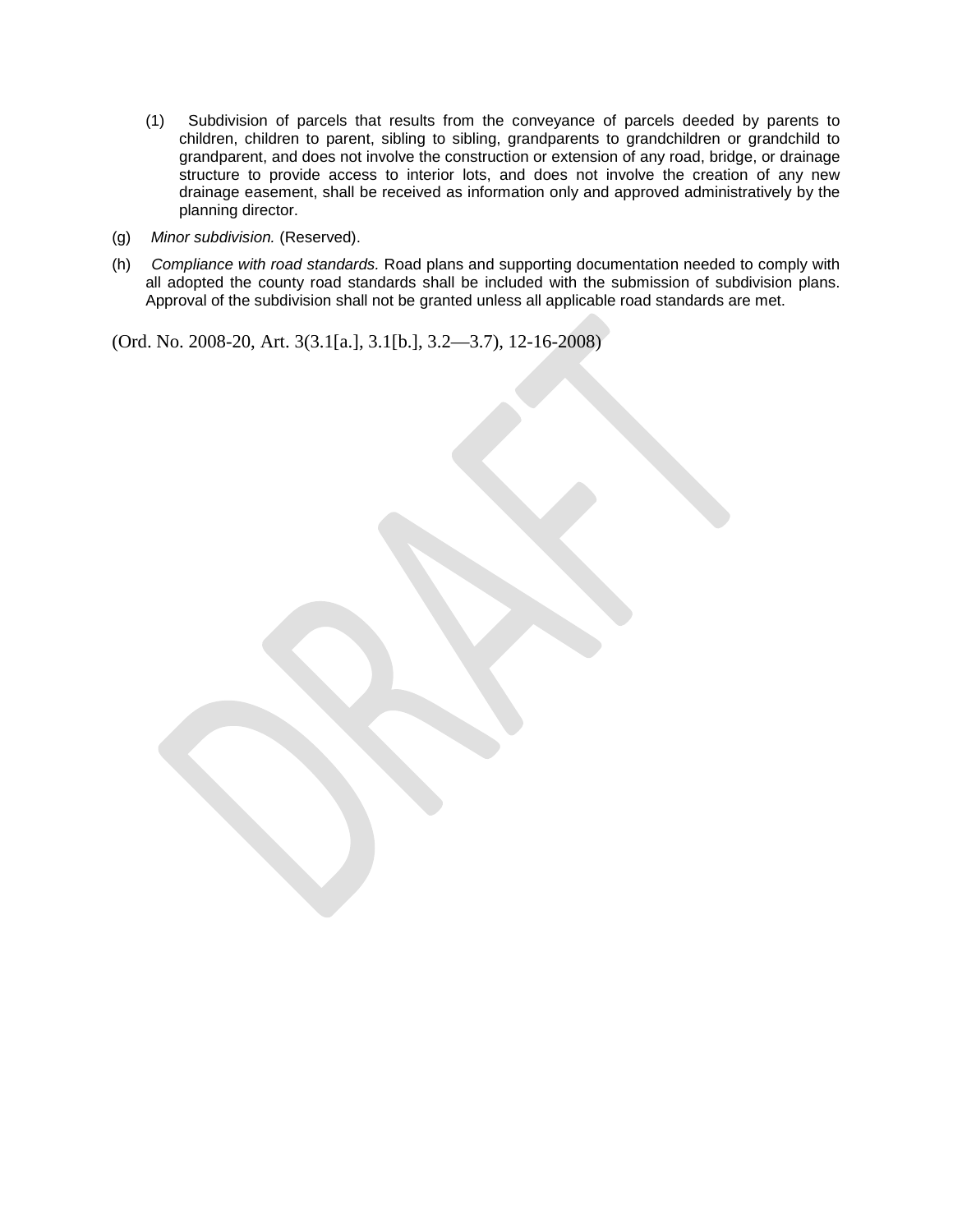### 3. ARTICLE VIII. - SIGN CONTROL<sup>[8]</sup>

### Footnotes:

--- (**8**) ---

**Editor's note—** Ord. No. 2017-09, § 1(Att. A), adopted July 18, 2017, amended Art. VIII in its entirety to read as herein set out. Former Art. VIII, §§ 32-515—32-524, pertained to similar subject matter, and derived from Ord. No. 2007-09, §§ 1, 2(1), 2(2), 3—9, adopted Aug. 21, 2007.

### **Sec. 32-515. - Title.**

This article shall be known as the "Sign Control Ordinance of Oconee County, South Carolina."

(Ord. No. 2017-09, § 1(Att. A), 7-18-2017)

**Sec. 32-516. - Purpose.** 

It is the purpose of this article to establish regulations for the safe and orderly placement, for all signage to which this article applies in the unincorporated areas of the county; also, this article shall establish penalties such as are necessary to discourage the violations of these standards, and to establish appropriate fees to offset costs associated with implementation.

(Ord. No. 2017-09, § 1(Att. A), 7-18-2017)

**Sec. 32-517. - Authority.** 

This article is adopted pursuant to the provisions of S.C. Code 1976 § 4-9-30. Personnel employed by the county administrator as **Zoning Administrator** or their designee, code enforcement officers and personnel employed by the sheriff of the county shall be vested with the authority to enforce and administer signage control within the county.

(Ord. No. 2017-09, § 1(Att. A), 7-18-2017)

**Sec. 32-518. - Jurisdiction.** 

The regulations set forth in this article shall be applicable within the unincorporated areas of the county. All billboards and signs to which this article applies which are constructed in the unincorporated areas of the county after the date of adoption of these standards shall be permitted under these regulations. Billboards and signs existing at the time of adoption of these standards shall be considered exempt, with the exception of any structure considered abandoned, disassembled, or otherwise removed from a site.  $\overline{A}$ will require the billboard or sign to meet any and all of the standards within this article.

(Ord. No. 2017-09, § 1(Att. A), 7-18-2017)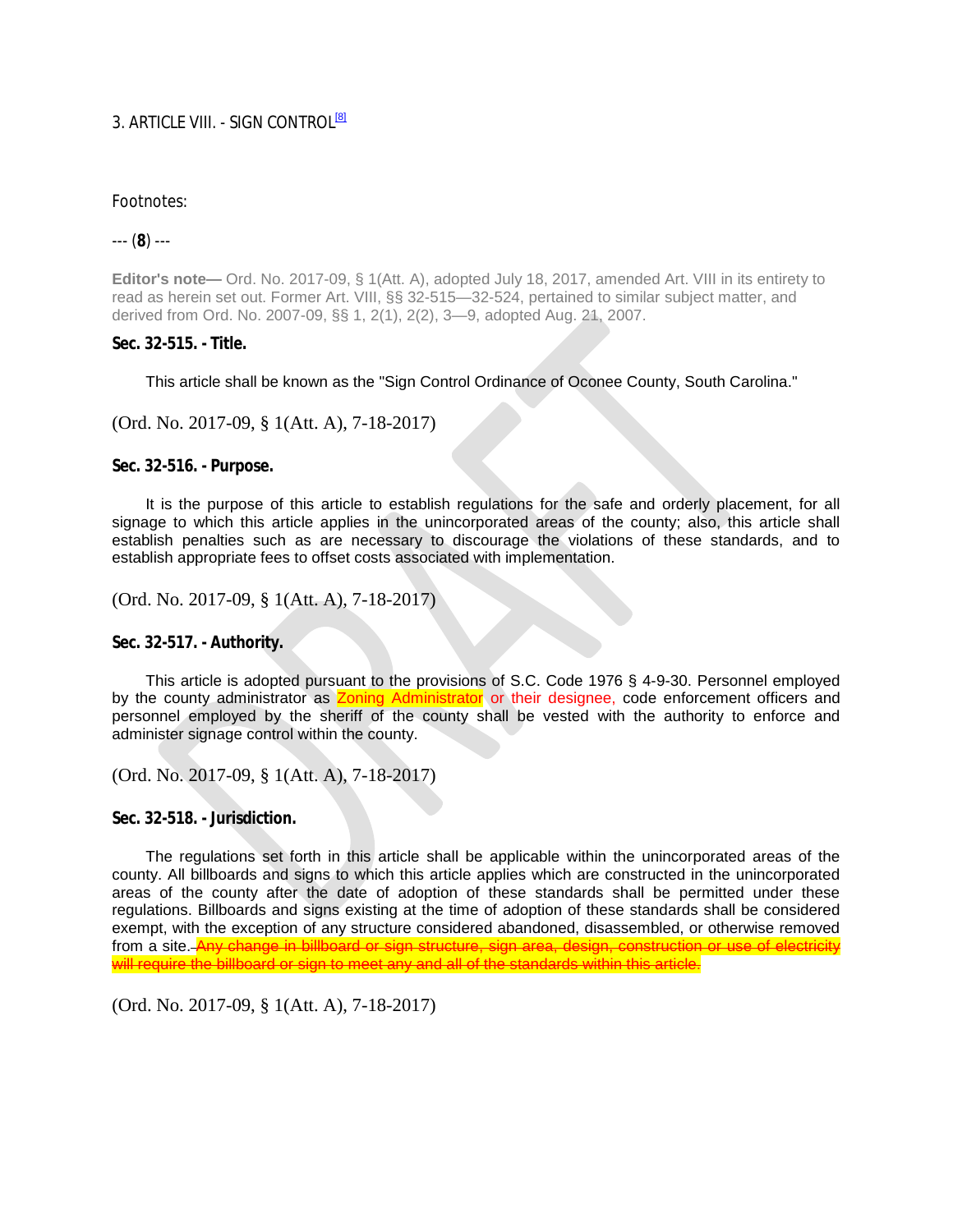#### **Sec. 32-519. - Terms and definitions.**

Except where specifically defined herein, all words used in this article shall carry their customary meanings. Words used in the present tense include the future tense; the singular number includes the plural. The word "shall" is mandatory.

*Abandoned billboard or sign* means a billboard or sign which is not being maintained as required by S.C. Code § 57-25-110, et seq., and the regulations promulgated pursuant thereto, or which is overgrown by trees or other vegetation not on the road right of way, or which has an obsolete advertising message or no advertising message for a period of six months. Any public service signage shall not be considered abandoned under this definition.

*Billboard* means any advertising structure that directs persons to a different location from where the billboard is located or which is otherwise "off-premises" but makes no reference to a location. The sign area of a billboard ranges anywhere from 50 square feet to 672 square feet.

(Staff note: *Building mounted sign* is referenced in the code but not defined. The area of the building mounted signs has not been changed from the current code standards)

*Building-mounted sign* means any sign attached, or artistically rendered upon (such as painting), to a building or canopy/awning attached to a building or structure, placed horizontally, vertically, parallel or perpendicular too. When the building is located, and addressed, from a four-lane road the maximum sign area for a building mounted sign is 672 square feet. When the building is located, and addressed from a two-lane road the maximum sign area for a building mounted sign is 75 square feet.

*Existing billboard* means for the purposes of these regulations any billboard either erected within the boundaries of the county prior to adoption of this article, or duly permitted by an agency of the county subsequent to adoption of this article.

*Four-lane road* means any public road or highway consisting of four or more travel lanes.

*Sign* means any sign structure or combination of sign structure and message in the form of an outdoor sign, display, device, figure, painting, drawing, message, plaque, poster, advertising structure, advertisement, logo, symbol or other form which is designated, intended or used to advertise or inform in relation to the premises on which it is located, any part of the message or informative contents of which is visible from the main traveled way. The term does not include official traffic control signs, official markers, nor specific information panels erected, caused to be erected, or approved by the state department of transportation.

*Sign area* means the entire face of a sign or billboard, including the advertising surface and any framing, trim, or molding, but not including the supporting structure.

*Sign permit* means any permit, other than a building permit, obtained by an applicant from the county for the purpose of the construction or maintenance of a sign or billboard or a permit obtained for any temporary or political sign as defined by this article.

*Stacked signs or billboards* means any structure so configured to present two or more sign areas at different elevations and/or presenting two or more sign areas facing in the same direction.

*Two-lane road* means any public road or highway consisting of two travel lanes allowing traffic to flow in opposite directions. Such roads may or may not also have at various locations turning lanes, medians, islands, or other traffic control features designed to enhance the safe and efficient utilization of the thoroughfare.

(Ord. No. 2017-09, § 1(Att. A), 7-18-2017)

Sec. 32-520. - Requirements for billboards and other commercial signs. Unless exempted hereby, all signs and billboards erected in the unincorporated areas of the county shall be permitted under the provisions of this article.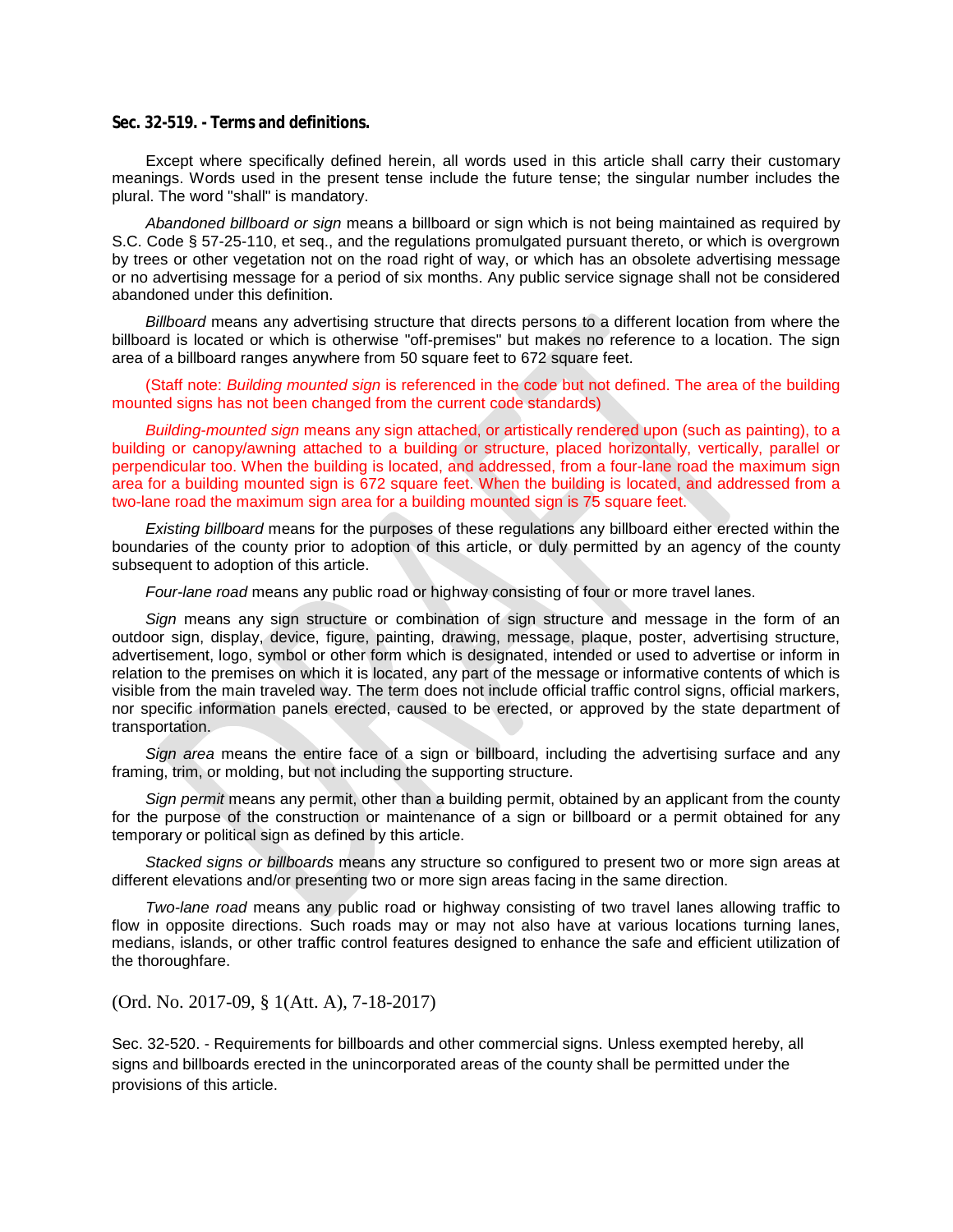### **32-521 Setback and Height**

- (a) Billboards and signs shall follow all setback requirements of the underlying zoning district.
- (b) Billboards and signs height shall be limited by the underlying zoning district's height requirements.
- **32-522 Billboards:** (*Staff note: There has been no new language or edits for anything involving billboards* in this section. All the language specifically involving billboards have been placed in one area, under *an appropriate heading, for simplicity and ease of use.)*
- (a) No billboard shall be erected within 1,300 feet of an existing billboard located on the same road. This distance shall be measured as the shortest route of ordinary pedestrian or vehicular travel along the public though fare from the location of an existing billboard to the proposed site.
- (b) Maximum sign area for any billboard is 672 square feet.
- (c) No billboards with a sign area greater than 75 square feet shall be permitted on two lane roads.
- (d) No billboard shall be located along any federal, state, or county designated scenic highways or roadways.
- (e) No stacked billboards shall be permitted within the unincorporated areas of the county.

#### **32-523 Signs**

(a) Signs with a sign area greater than or equal to 50 square feet, but less than or equal to 75 square feet, shall be permitted on two lane roads. Signs less than or equal to 75 square feet are permitted on two-lane roads. Signs less than or equal to 50 square feet do not require a land-use permit.

(b) The maximum sign area on four-lane, or larger, roads shall contain no more than 75 feet of sign area per sign face. This excludes building-mounted signs and billboards,as defined by this chapter,(*Staff note : There is currently no definition of building-mounted sign in the chapter. Staff has provided a definition for inclusion)* which may contain up to 672 square feet of sign area.

**32-524 Abandoned Billboards and Signs** (Staff note: The following language already exists in the code but does not have its own section. The language has not been modified in any way)

An abandoned billboard or sign, as defined by this article, shall be removed by the owner thereof or the owner of the property upon which the billboard or sign is located within 45 days of notification by an the county building official that the billboard or sign is deemed abandoned. The billboard or sign owner and/or the property owner may appeal the county's designation of the billboard or sign as abandoned under this article to the magistrate's court of the county during the 45-day period to remove the billboard or sign. If the property owner files a timely appeal, the time period for removing the billboard or sign shall be tolled until the magistrate's court renders a decision. In the event that an abandoned billboard or sign is removed, the billboard or sign owner and/or the property owner shall have the right to replace it with a new billboard or sign of the same size and height and for the same location for a period of six months from the date of removal.

#### **Sec. 32-525. - Exemptions.**

- (a) Replacing any billboard or sign face with no change in sign area, structure, or use of electricity does not require a permit.
- (b) Any sign or billboard with a sign or billboard area less than 50 square feet shall be exempted from a land-use permit. (Ord. No. 2017-09, § 1(Att. A), 7-18-2017)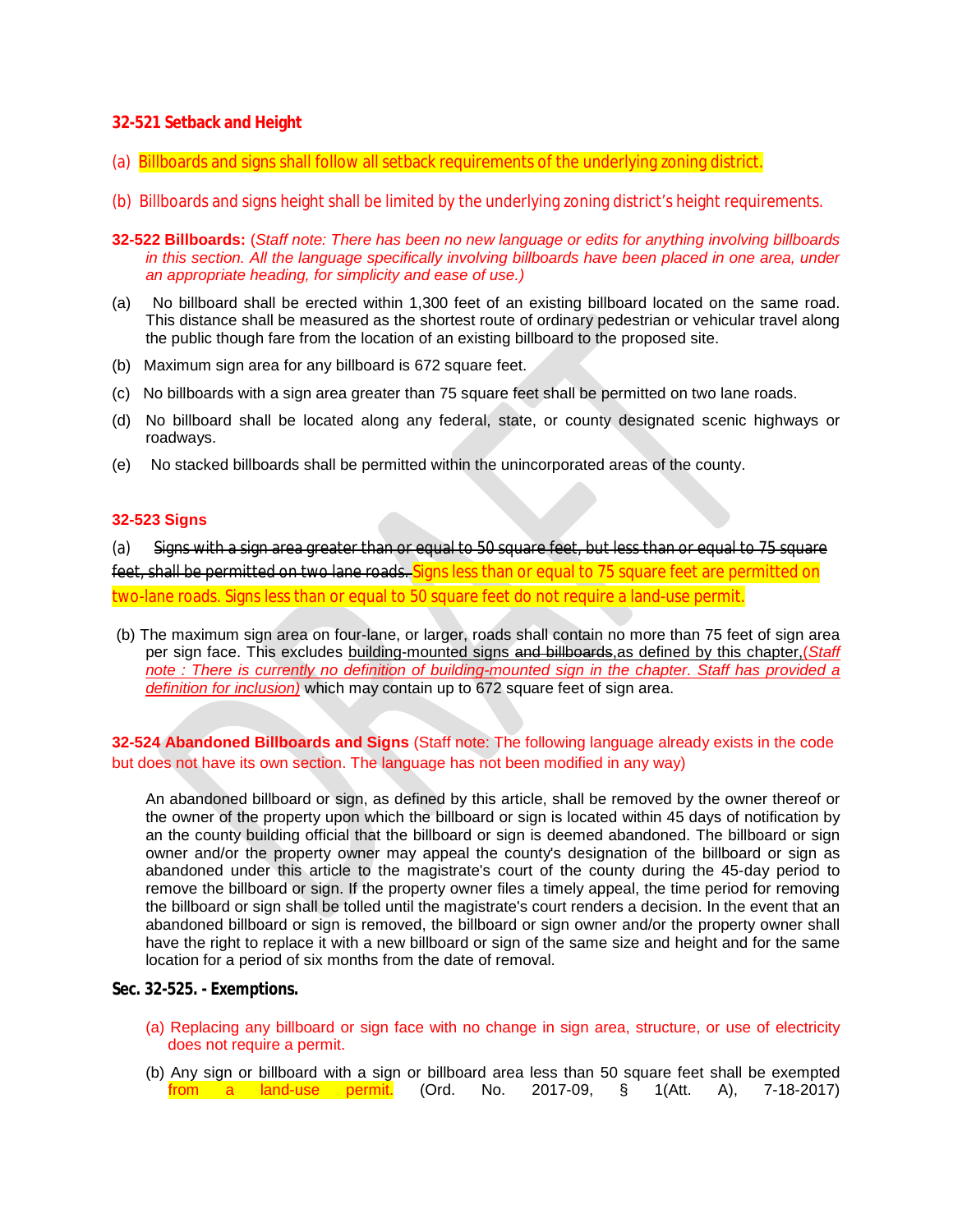### **32-526 Billboard and Sign submittal process** *(Staff note: The following language already exists in the code but does not have its own section. The language has not been modified in any way)*

- (a) Signs and billboards permitted under these regulations shall impose no obvious hazards to any drivers, pedestrians, bicyclists, or other users of any public road in the unincorporated areas of the county. As such, the following materials shall be submitted to the community development director or his/her designee at the time of application:
	- (1) A completed application form;
	- (2) A detailed site plan prepared and stamped by a surveyor licensed by the state, noting the proposed location of the structure, and verification that the new sign or billboard meets with all location requirements set forth in this article;
	- (3) A set of construction plans, to include all proposed lighting features. All plans submitted shall be stamped by appropriate professionals licensed by the state;
	- (4) Appropriate fees.

(Ord. No. 2017-09, § 1(Att. A), 7-18-2017) **Sec. 32-527. - Fees.** 

Fees shall be established for the cost of a sign permit by county council from time to time.

(Ord. No. 2017-09, § 1(Att. A), 7-18-2017)

**Sec. 32-528. - Permits.** 

Upon satisfactory completion of all requirements set forth in this article, the owner/agent shall be issued a land use permit by the community development director or his/her designee for construction of the billboard or sign. The land use permit shall be valid for six months from the date of issue; the owner/agent may be granted a one-time six-month extension, provided a written request is submitted to the planning director no later than seven working days prior to the original expiration date. Request for extension shall include documentation of efforts to obtain other necessary permits and permissions needed to begin construction, specifically noting reason for extension request. Extensions shall be granted only to those projects that were delayed through no fault of the owner/agent of the billboard or sign. The land use permit issued by the planning director shall in no way be construed to be a building permit needed to begin construction of a sign. No building permit, or other county-issued permit, certification or approval, shall be issued for a billboard or sign prior to the issuance of the land use permit.

(Ord. No. 2017-09, § 1(Att. A), 7-18-2017) Sec. 32-529. - Penalties.

Any person or entity violating the regulations set forth in this article is guilty of a misdemeanor and may be fined up to \$500.00 or imprisoned for 30 days or both. Signs placed within County right-of-ways, may be removed and disposed of by Personnel employed by the county administrator as County building official or their designee, code enforcement officers and personnel employed by the sheriff of the county with no notice given.

(Ord. No. 2017-09, § 1(Att. A), 7-18-2017)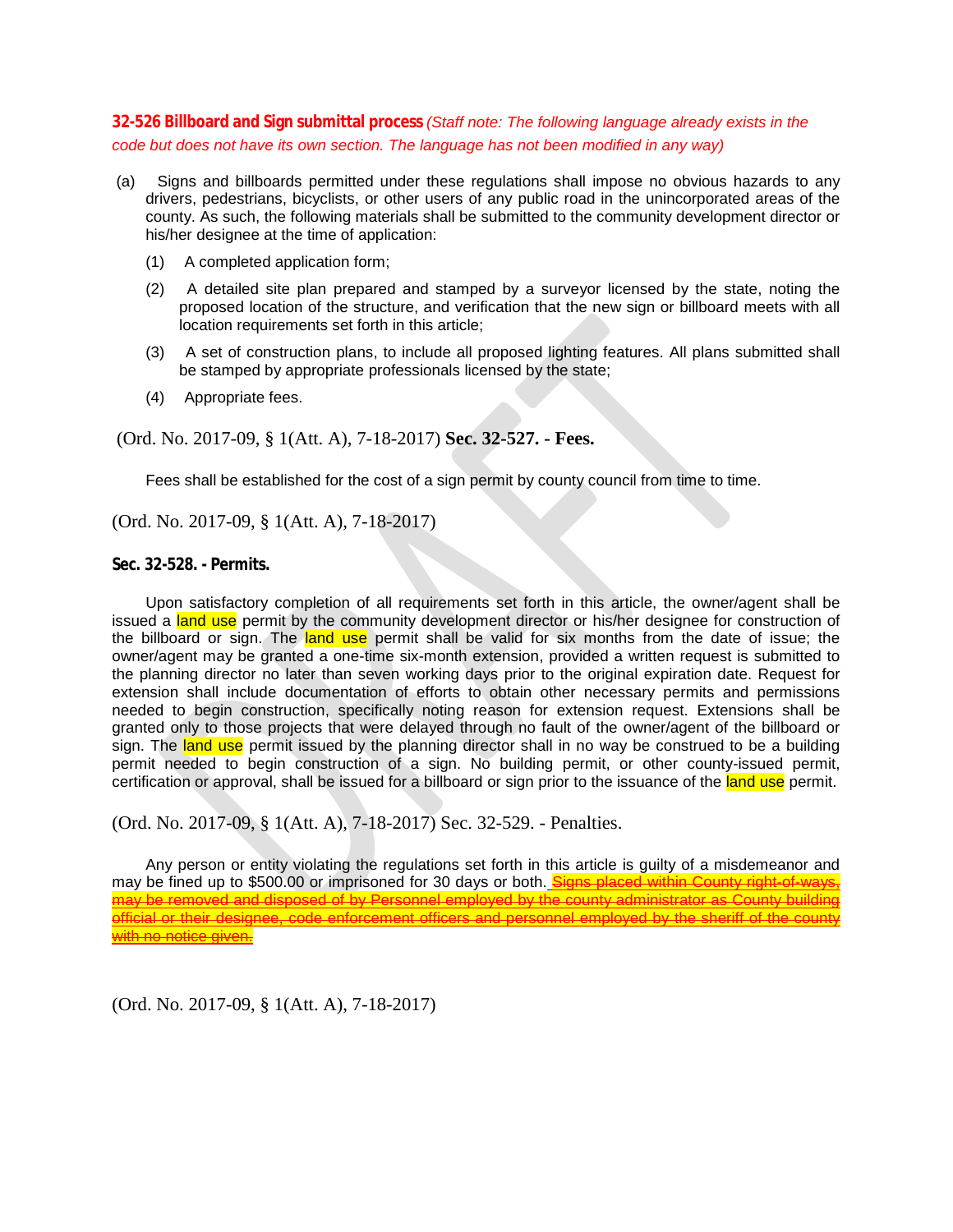### **Summary of Ad Hoc BZA Committee Recommendations**

### **3/19/18**

- Continue the minimum 15 day newspaper notice for Variances and Special Exception requests.
- Post property 21 days prior to Board hearing. Also send letters to property owners including in notification area at least 21 days prior to the hearing.
- For communication tower applications (Special Exception request), require balloon testing and computer generated view shed analysis to provide a visual representation of the proposed structure on the site under review
- For Variance requests, require the posting of one sign on each road frontage that abuts the subject property
- For Variance requests, send a notification letter to all property owners with land abutting the site under review.
- For Special Exception requests, require the posting of one sign along each road frontage that abuts the property and at least one more sign as needed at staff's discretion to provide adequate notification for area property owners and residents.
- For Special Exception requests, send a notification letter to owners of all parcels extending two deep from the request site.
- BZA signs should include 4 inch high lettering that states the type of request, e.g., "VARIANCE", "SPECIAL EXCEPTION", or "CELL TOWER".
- Signs should be no less than 9 square feet in size, and should contain the Planning phone number, web site, and address of the request.
- Remove Section 32-133 (a) (3) from the Zoning Ordinance. This is one of four situations in which the Community Development Director can approve a tower placement administratively. It states: "As a tower in a site preselected by the board as a recommended location based upon the county's county-wide communication tower site study. Although a site study was done, that document has been lost or discarded, and has not, to our knowledge, actually been used to approve a request. It could also prove impractical, since it is unclear how the board could preselect a site or whether, in fact, the board would have the authority to do so.
- Recommend that Variance and Special Exception applicants informally meet with property owners potentially impacted by the request to explain the request and answer any questions. This would not be a mandatory step and so could be addressed at the application stage.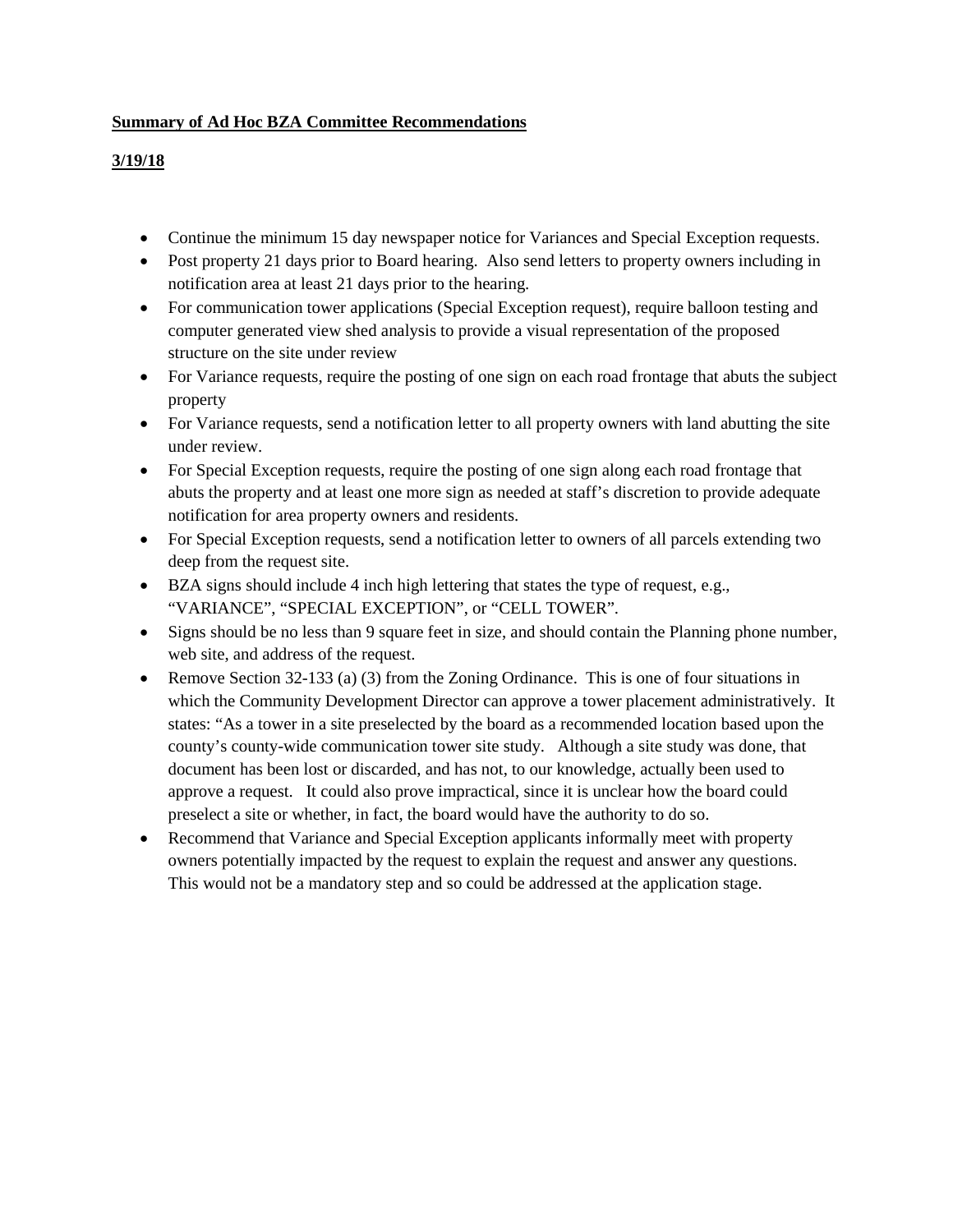

# Memorandum

To: Members, Oconee County Planning Commission

From: Bill Huggins, AICP Senior Planner

### Re: Ad Hoc Committee Recommendations

The Ad Hoc Committee formed to consider strengthening the public notification requirements for Board of Zoning Appeals cases recently completed its work. The Committee developed several proposed changes to the Zoning Ordinance to address those concerns. I have attached a bullet point list of the changes that are recommended.

The Committee was formed after some citizens at a Board hearing concerning a communications tower Special Exception review stated that they did not have enough time after receiving mailed notification of the hearing to fully research the case and provide a complete response that the hearing. Some said that the signs posted for that case were insufficient. Mr. Jim Codner later stated that similar concerns had occurred in past cases. The Committee formed to review the issue consisted of two sitting BZA members, two Planning Commission members, and two Oconee County residents not currently serving on a Board or Commission.

The primary recommendations of the Committee involve the following:

- 1. Increase the property posting and letter notification period for Variance and Special Exception cases. Presumably this would also apply to cases involving an appeal to the Board of a ruling by the Zoning Administrator, but that was not discussed specifically. The time period is proposed to increase from 15 days to 21 days for posting and for mailing notification letters.
- 2. Require balloon testing and computer generated view analysis as one of the submittal requirements for review of communication tower cases.
- 3. For variance requests, send a letter of notification to all property owners with land abutting the site under review. The ordinance does not presently require any mail notification to area property owners, although staff has been sending notices to owners within 250 feet of the subject property based on informal policy that was never codified.